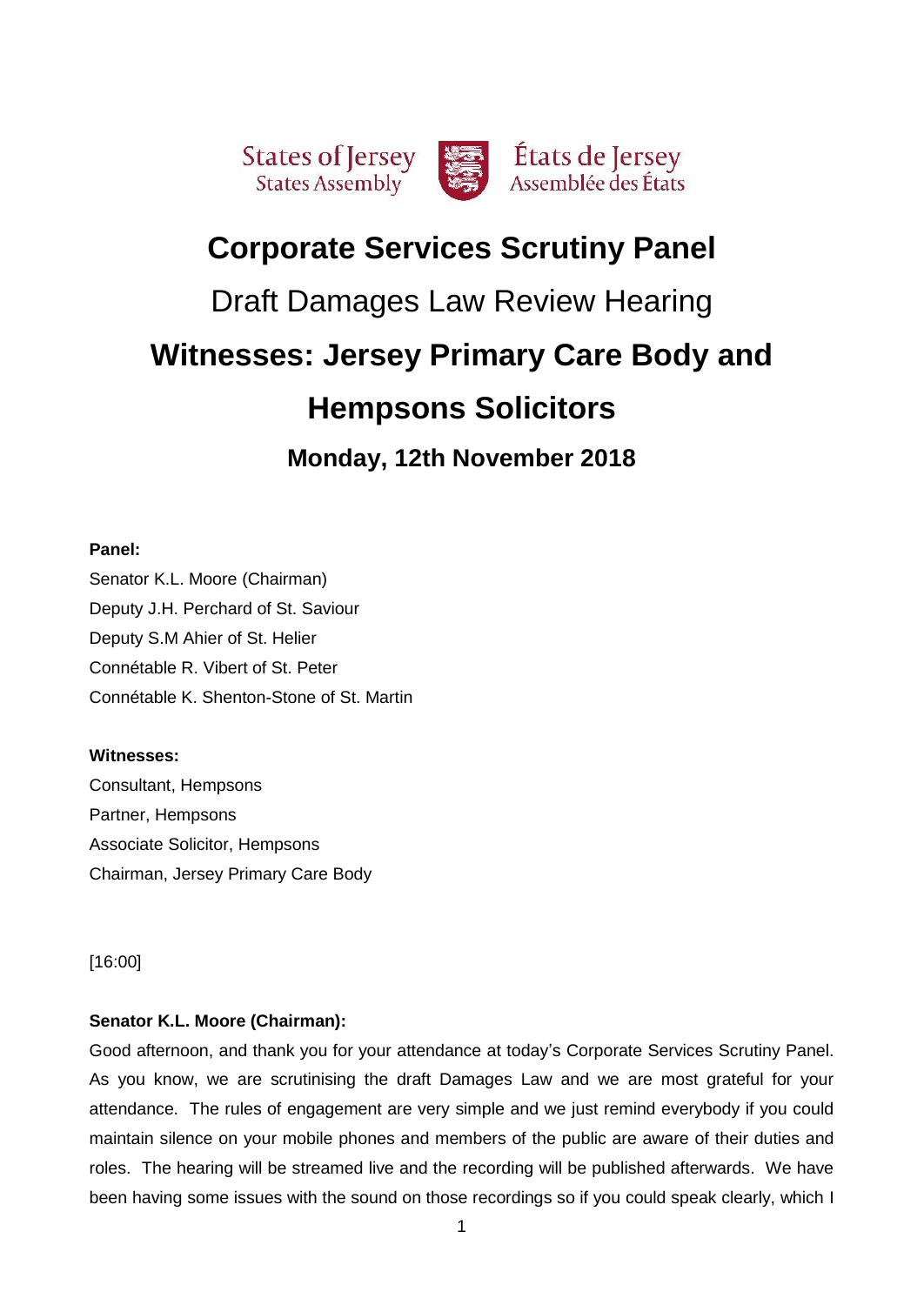am sure for lawyers it will be extremely easy for you to do, and sit as comfortably close to your microphone as you can, that would assist us greatly. Also for the sake of the witnesses, could you confirm that you have had a chance to read and understand the witness statement that is in front of you?

## **Consultant, Hempsons:**

We have.

# **Senator K.L. Moore:**

Thank you. We will just start by introductions. I am Senator Kristina Moore, I am the Chairman of the Corporate Services Panel.

# **Deputy S.M. Ahier of St. Helier:**

Steve Ahier, Vice-Chairman.

**Scrutiny Officer:** Simon Spottiswoode, Scrutiny Officer.

# **Associate Solicitor, Hempsons:**

Elizabeth Thomas, Hempsons

# **Chairman, Jersey Primary Care Body:**

Nigel Minihane, G.P. (General Practitioner)

# **Consultant, Hempsons:**

Bertie Leigh, Hempsons.

# **Partner, Hempsons:**

Nadya Wolferstan, Hempsons.

# **Connétable R. Vibert of St. Peter:**

Richard Vibert, member of the Corporate Services Scrutiny Panel.

# **Deputy J.H. Perchard of St. Saviour:**

Deputy Jess Perchard, member of the Corporate Services Scrutiny Panel.

# **Connétable K. Shenton-Stone of St. Martin:**

Karen Shenton-Stone, member of the Corporate Services Scrutiny Panel.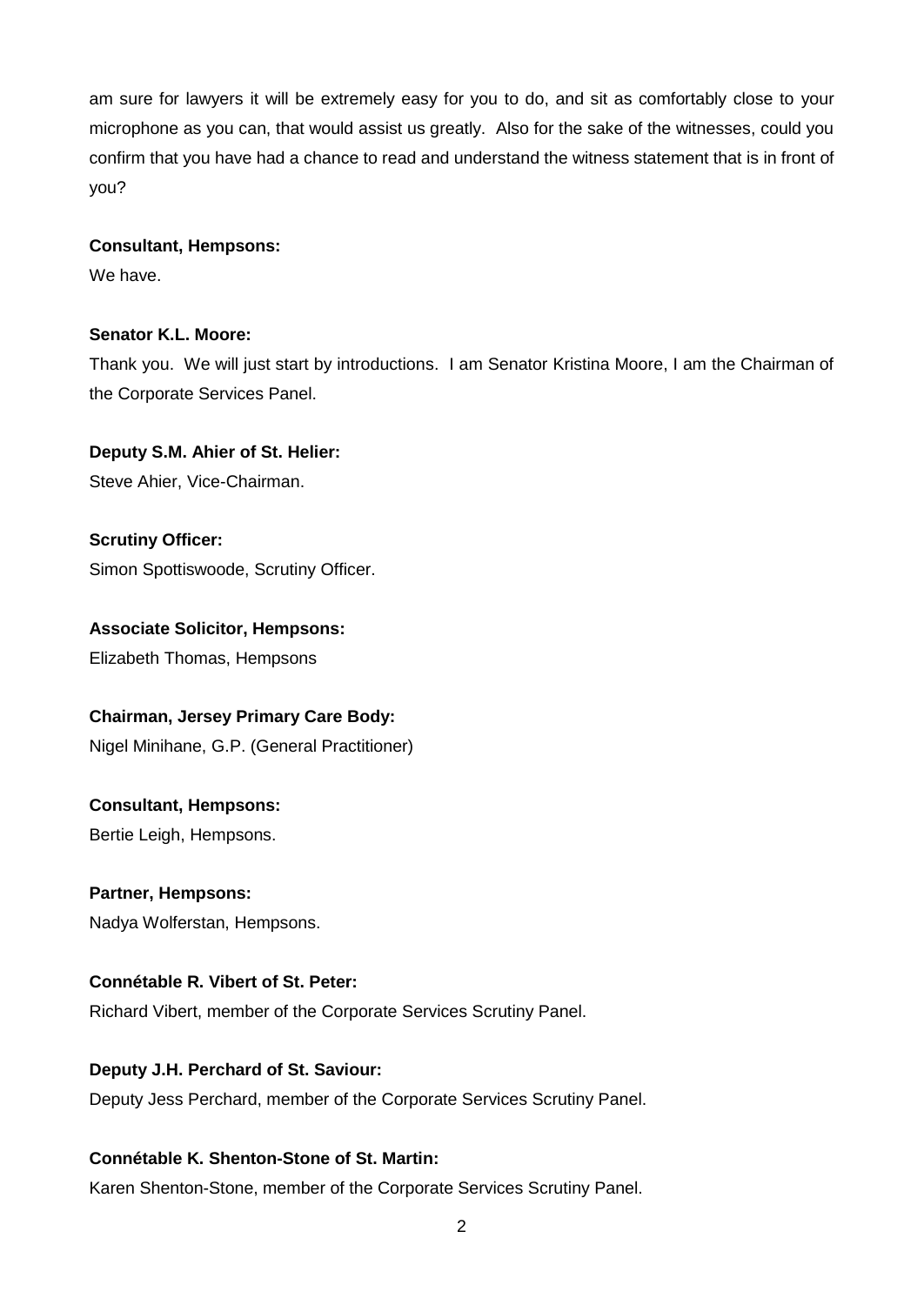## **Senator K.L. Moore:**

Thank you and we thank you very much for your submissions to the panel as well. We have all tried our best over the weekend to try to read and absorb them as best we can. So members of the public will also be able to read those themselves on our website. In your eyes, would you just like to explain how you feel that the draft Damages Law as it is being proposed in Jersey differs from other models in other jurisdictions.

### **Consultant, Hempsons:**

Well, the draft law as the advisory paper makes clear intends to bring the law in Jersey into line with the law in England, broadly speaking. Our fundamental criticism of it as English lawyers is that everyone working with the English policy knows that this model is broken. That it is not sustainable. That is the advice that the N.H.S. (National Health Service) resolution has published to the Government in the form of its annual report in 2016-17, since when its liabilities have increased. The provision for its liabilities on the Treasury balance sheet has increased from 65 billion to 77 billion. The advice given by the Ministry of Justice makes it clear that they think that the ... or the authors of the advice make it clear that they think that the time has come where we should depart from the rule given in Wells v Wells that we should have 100 per cent recovery based on the premise that the money will be invested in the least risky vehicle possible, namely government index linked gilt stocks. Because as the Treasury makes clear in its own advisory paper, the return on these is diminished by the fact that they are in very considerable demand and therefore they are overpriced as a result. That there are other vehicles which are more suitable and that the whole thing is artificial because as the Ministry of Justice points out in its paper, there is now ample evidence that even though money is awarded on that basis it is not invested in practice in that basis by claimants. That is not inconsistent with the decision in Wells v Wells given in 1998, 20 years ago. Then what Lord Hope said was that every payment of damages … every payment of interest embodies complaint. One is compensation for the use of the money and the other is compensation for the risk the money will not be repaid at the end of the term. It was said in Wells v Wells that that risk is taken by the claimant, the owner of the capital and therefore they should profit from any return for that risk. But the difficulty with that proposition is that it is artificial because what it ignores is the fact that every … you do not put a profoundly injured person in the position in which they were beforehand, which is what Lady Hale says in Helmot v Simon is the purpose of the law. You do not do that. When a child has all prospect of normal life destroyed at the moment of their birth when they become cerebrally palsy, profoundly brain damaged, they may be blind, they may be deaf, they are incapable of living autonomously, they are often tetraplegic, unable to help themselves, very often have to be tube fed. Now, there is no sum of money that can put that person in a position in which they were beforehand. They were able-bodied, they are now utterly disabled and you can make them rich and utterly disabled or you can make them very rich and utterly disabled. Doing the second does not do

3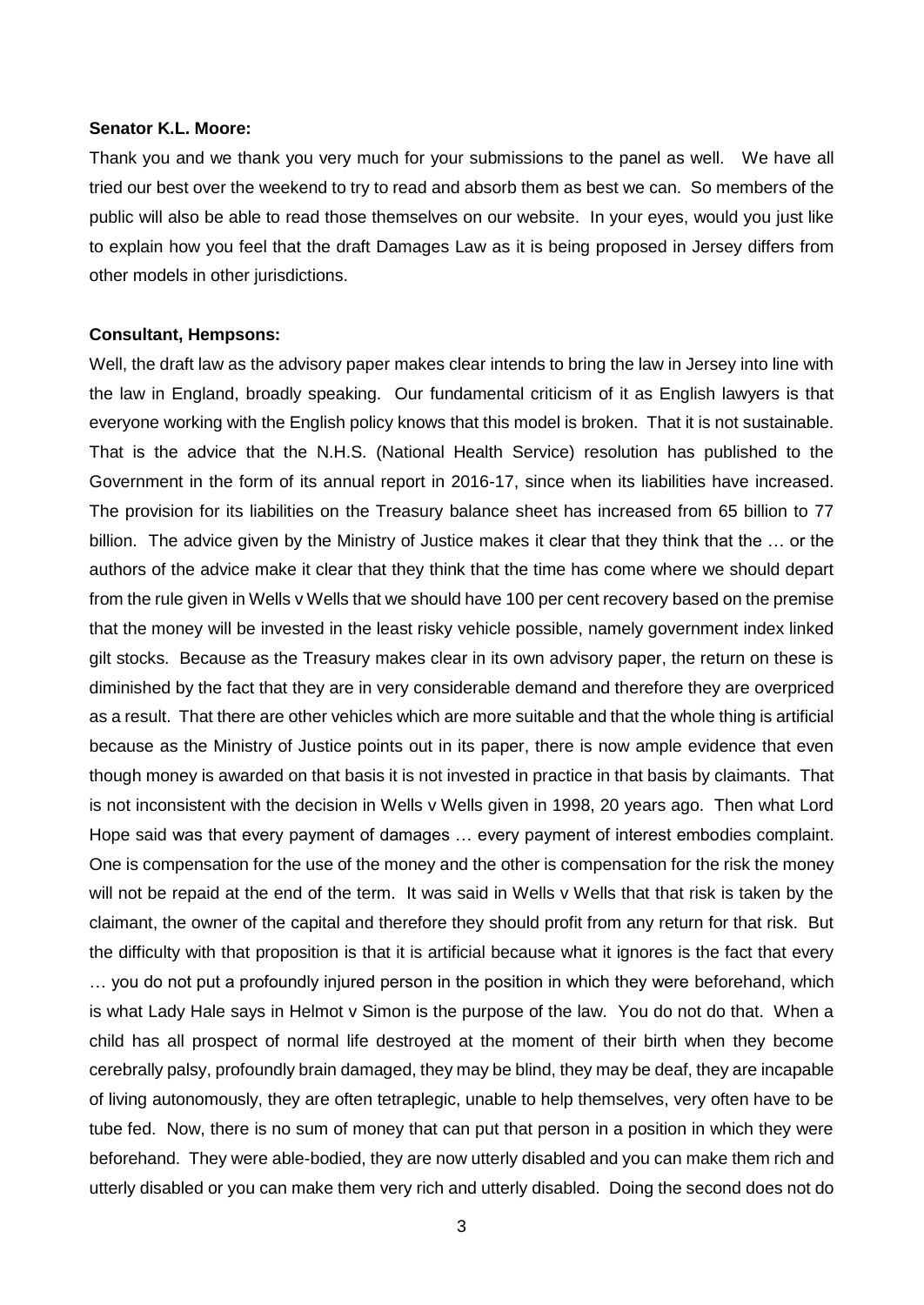any more to put them in the position in which they were beforehand. To say that this risk component of the money should go to the claimant is simply an artificial device to increase the sum of money and thus the return that they get when they invest it normally on the basis of skilled professional advice. As the advisory paper that you have got from your law officers tells you, the model for this was set in 1978 by Dr. Lim Poh Choo, who was awarded £229,000 by the House of Lords. At that time we had rampant inflation in England and the assumption on which her award was calculated was 4.5 per cent return. Despite the inflation, despite the fact that we had confiscatory tax rates, still she beat the odds and she left a fund that was 5 times as great at the time of her death as it had been when the award was made. So as the law officers' paper says Lim Poh Choo was overcompensated as we were able to see at the time of her death. That is one respect in which this law differs from what is being proposed in England. The second thing is in England we are able to continue to kick the can down the road for political reasons, because it is financed from the basis of a national debt. We are able to accumulate liabilities this year of an additional £12 billion to £77 billion at a time when our total budget for obstetric services is only £2.6 billion. We know that the one thing that would make a difference to the outcomes for these babies is the provision of one to one midwifery care with the woman in labour. We know that we are 3,000 midwives short and that a third of the profession is destined to retire over the next few years and that this is because the profession is so unattractive. You have the same problem on Jersey, you have about 1,400 clinical staff, doctors and nurses, and you have 335 vacancies, as I understand. In England we have the same difficulty in recruiting nurses. We have a third of our obstetric S.p.R. (Specialist Registrar) slots on gaps, rota gaps because we cannot recruit people into this profession. You are going to be faced with the same thing. Nigel is here because what you are doing is making medicine so unattractive that doctors are not going to be attracted to come to the Island to replace the 20 per cent of consultants who are due to retire over the course of the next few years. Now, other respects in which your law proposals differ from the English law, you have a proposal that if a periodic payment order is made the claimant should be able to return what one might call an Oliver Twist clause if their needs increase. There is also a proposal that the defendant should be able to return if the claimants needs diminish but, of course, that will never be exercised because the defendant does not know what is happening to the claimant. So you will never see a defendant, a hospital, going back to court to reduce the compensation. This means that you are ending the one virtue of the common law, which is that the tortfeasor and the victim are separated on the day of judgment. Any periodic payment order keeps them in touch to the extent of making the payment once a year but the idea that you should make it possible to return is something I have never seen in a periodic payments proposal and I would have thought it would be utterly unmarketable in the insurance market because no insurer would walk into an open-ended liability. So that is one novelty. The other novelty you have is under clause 2.2, it is proposed to have 2 different rates. It is 0.25 per cent for a period up to 20 years and 1.8 per cent for a period over 20 years. That means that you will get a higher compensation if your period to be provided for is 19 years than if it is 21 or 22 years.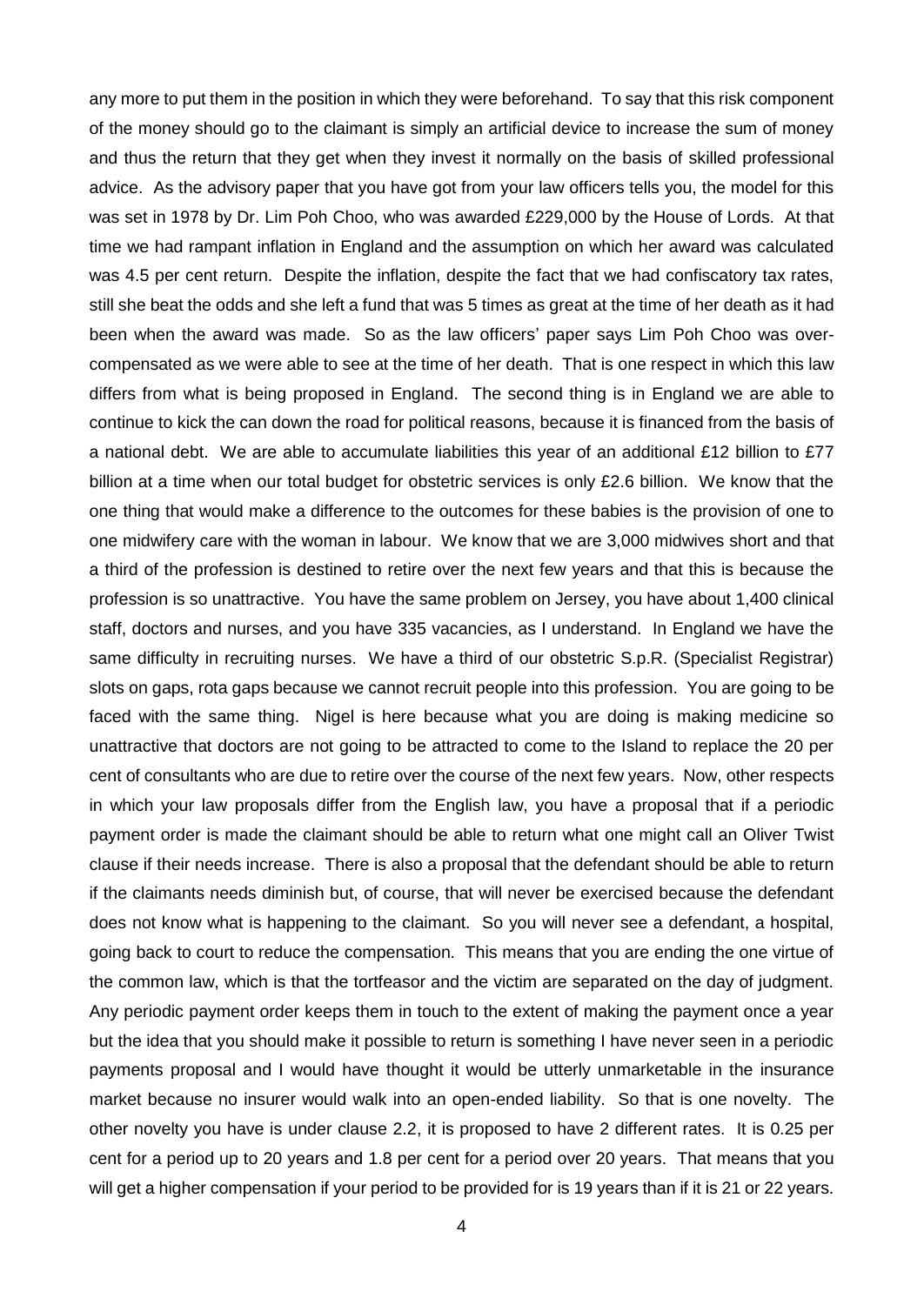I think that must be a mistake. I cannot suppose that that is intended but that is what the literal meaning of that is. There is another area of the law which is odd, which is that it is proposed that there should be transition if you are going to reduce the rate to cater for the Human Rights Convention. The Human Rights Convention makes it impossible for the state ever to reduce the level of damages. If that were right, the present English Damages Act, which is proposing to reduce the level from minus .75 per cent to 1 per cent presumed return - or that is what we think is going to be the proposal - that will be a breach of someone's human rights. But I have never heard it said before and if that were to be suggested I think it would mean in effect that you could not introduce any tax increase because it would interfere with someone's right to some property that they owned. I think that is based on a misunderstanding of the Zielinski decision, where the French Government was criticised by the Human Rights Court because it had interfered in a dispute between 2 parties about an employment issue in Alsace Lorraine, and the Human Rights Court said that that was quite wrong. So those are the novel features of this law but broadly speaking my criticism of this law, with the greatest respect, is it is trying to bring your law into line with ours at a time when we, I hope, have all woken up to the fact that our law is unsustainable.

# **Senator K.L. Moore:**

Thank you for that. We will pick through the different elements part by part so that we can properly question you. But I would like to make it clear that we are not part of the Government who have written this law.

#### **Consultant, Hempsons:**

Indeed.

# **Senator K.L. Moore:**

We are like one of your select committees who are tasked with …

## **Consultant, Hempsons:**

I do understand that, yes.

## **Senator K.L. Moore:**

In your submission you refer to the Australian model as being perhaps the beacon that we could look to. What are the main points in the Australian model that you think are, in your experience, preferable and might be of help and of use to Jersey?

#### **Consultant, Hempsons:**

I am going to Australia at the end of this month because they have a big conference on professional indemnity. This is a worldwide problem. You are not the only people and nor are we the only people

5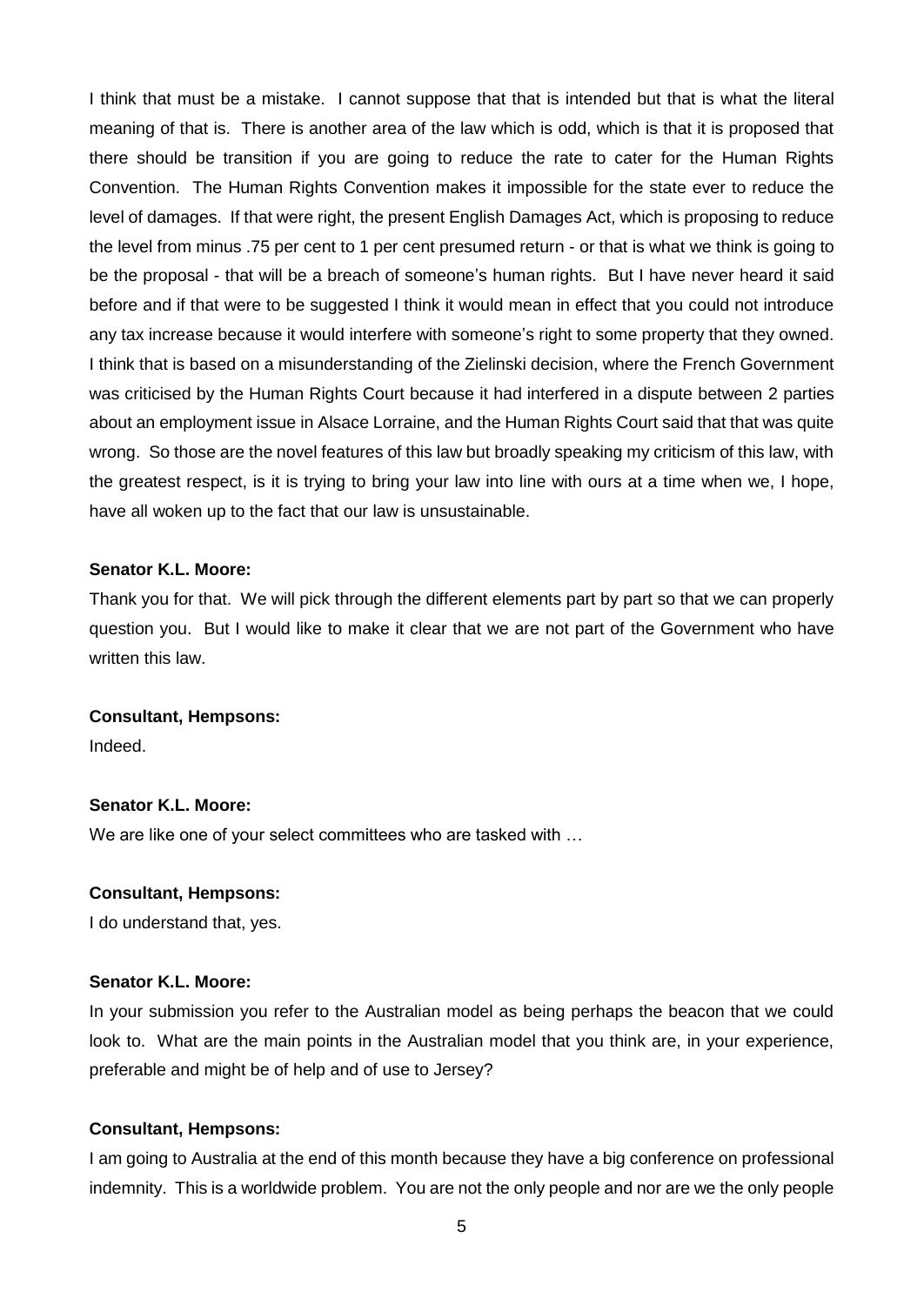who have stumbled on the weakness of the common law approach to this problem. It is happening everywhere. What happened in Australia was that in 2001 one of the indemnifiers went bust and the other one withdrew from market precipitously. This triggered a crisis. They set up a thing called the Ip Committee, which came up with a variety of measures to reduce the liability of tortfeasors and personal injury circumstances.

## [16:15]

Obviously your business today is only the discount rate and as far as the discount rate is concerned, what they said then was … what they decided was that it should be reduced. The presumed rate of return money should be increased and they have adopted different discount rates in different states for different purposes. Almost all the states, as opposed to the Commonwealth in Canberra, have introduced rates of either 5 per cent or 6 per cent, varying for different purposes. They find that that works reasonably. I have not suggested that you should go that far. I think you should go to 4.5 per cent because we know that works from our own experience and we know that that produced proper returns for victims of tort because we proved it to our own satisfaction between the late 70s when the 4.5 per cent table was introduced and 1998. Over those 20 years it worked. Before then we had relied on judicial judgment, which meant, generally speaking, lower damages. But the 4.5 per cent table seems to us to be sensible.

#### **Senator K.L. Moore:**

One mechanism that appears to happen in the Australian model is that the future average … the maximum future earnings are limited at 2 to 3 times the national average. What is the impact and the benefit of that?

#### **Consultant, Hempsons:**

The benefit of that is that it depends on what you are trying to do with tort law, if you are trying to compensate someone for what they have lost, that is perfectly reasonable. If you take a QC who is earning £1 million a year and you make it impossible for him to earn his living, you have taken away from him £1 million a year and if you believe in the purpose of tort law to put him in the position in which he would have been but for the tort, that makes perfect sense. But you then run into the conundrum of why is it moral, right or fair to expect poorer members of society to maintain him in the position in which he was beforehand because it is not the tortfeasor who is going to pay this money, as everyone knows, it is either the insurer or it is the public purse. In medical cases, by one means or another it is the public purse. Lord Sumption in his critique of this, which I referenced in our submission to you, puts forward a brilliant, utterly devastating critique of why that is simply not right or fair. It obviously does reduce damages but I doubt if it is going to be a fundamental part of your attack on this problem because very few newborn babies are going to get awards which are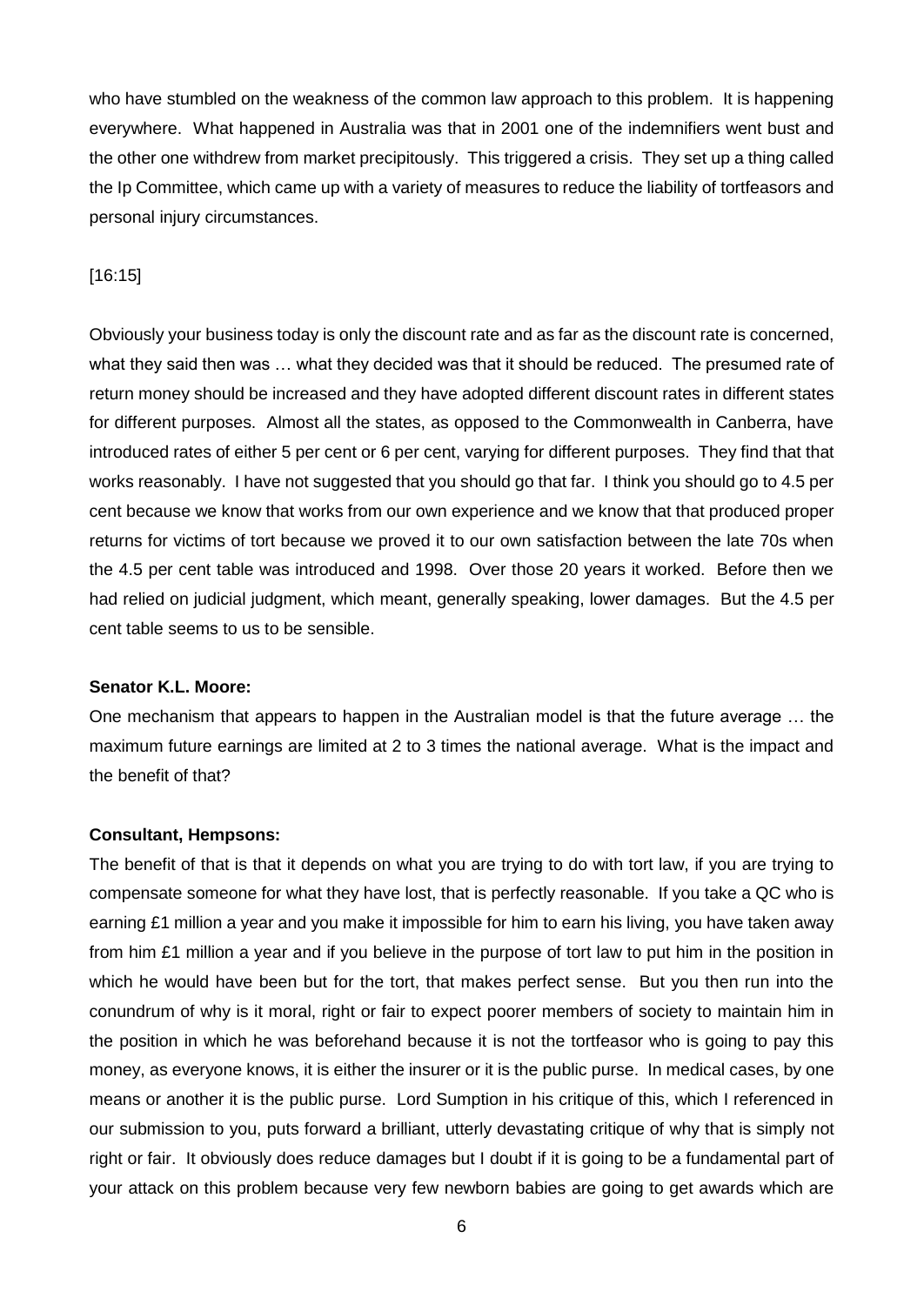much more on the loss of earnings front than that. Nor are most of these awards made up of loss of earnings anyway. If you fix the discount at 4.5 per cent, you will be then discounting all loss of earnings for 20 years accelerated receipt which will, in effect, half them in any event. It is only then for the period of the impaired lifetime that you will be paying for loss of earnings anyway. But the real thrust of these awards is the one patient institutions, the cost of care claims. Now, what is wrong with that is that these are eye-watering. We are paying £300,000 a year to keep someone in a one patient institution and the difficulty with that is not only that it is unaffordable and unreasonable, if you have someone who needs turning once a night or once a week and they are very heavy, you need 2 carers to turn them. That means you have to pay for 8 carers and they are surrounding the one patient. If you had a group of patients in a small unit of 8 or 10 people then that resource would be spread and the cost would be reduced by 8 to 14 people, which is the optimal size of these units. There are other advantages, which is units of that size can be run properly and professionally. You do not have the same scope for abuse of the inmates. You do not have the same loss of professional training and professional progress that you get with people working for larger organisations. Nobody now thinks that it is proper for the very vulnerable people who are vulnerable to an increased risk of violence, sexual and emotional abuse to be isolated in one patient institutions. In no other context do we think that this is good professional care. It is because we are trying to reproduce the family and the big care packages are all for adults and a time when in the ordinary course of events they would have grown up and left home. The parents by then will have wanted to retire and we have to pay for a case manager to look after this whole team of people. That is the really expensive vehicle that we have to attack.

## **Chairman, Jersey Primary Care Body:**

May I widen that issue? So from my perspective as a doctor, we are looking at an ethical perspective too. So we have talked about one patient institutions, why is it that it is ethical and right to spend this amount of money on one or 2 people to the detriment of the rest of the population? What is the difference between an individual who may have suffered a birth injury, which cannot necessarily be put back to negligence, it is not always possible to do that from a medical point of view, what is the difference between that and somebody who gets cancer and gets damaged and has to go through the main hospital system? If we are damaging our hospital system by these massive pay-outs, such that we cannot build our new hospital or we cannot sustain the services that we want to, we increase waiting lists … I see waiting lists of a year for some of the specialities I am referring to. How can that be right? So we need to look at it from that perspective and a wider society perspective. The other aspect is if we spend this degree of money can we maintain services? We spoke in our submissions about particular services, so obstetrics, neonatology, the orthopaedic service. So we know that there are large sums of money being paid at the moment for indemnity of obstetricians, we do not know exactly what they are because commercial interests were put forward as a reason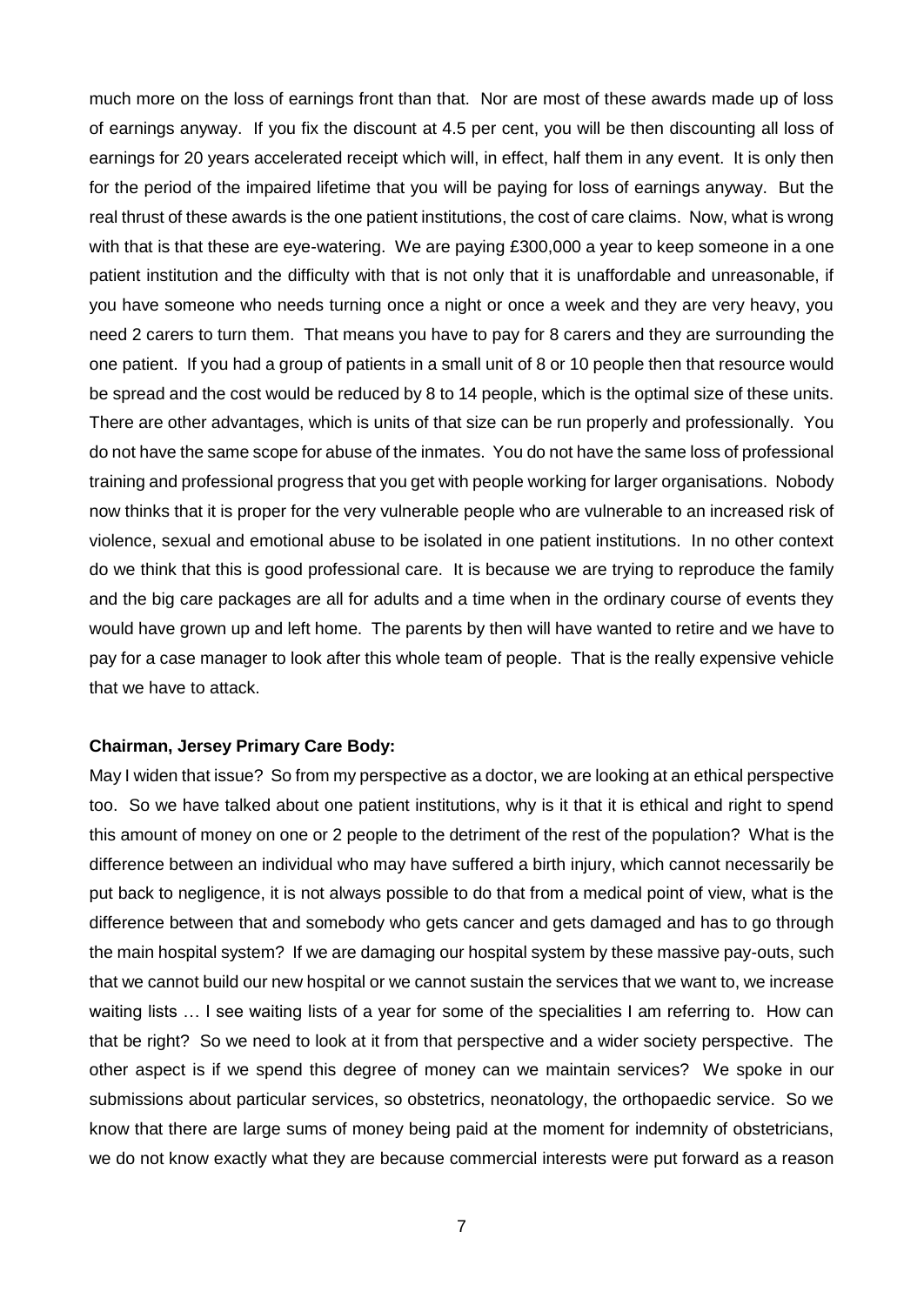why I was not allowed to know, but we have been quoted a figure of £600,000 per annum, which is not out of kilter with what some of the obstetricians …

### **Partner, Hempsons:**

That is per obstetrician.

## **Chairman, Jersey Primary Care Body:**

We do not know if that is the case yet but we know there are high values. That is before these cases come to pass. So we know the 2 that are there, the 5 in the offing and before the me-toos that follow. So if those people get large awards disproportionately large awards, what is going to happen to our indemnity rates? Will we be able to indemnify our high risk specialities? The G.M.C. (General Medical Council) insists that people who work as doctors are indemnified. If they are not indemnified they cannot work here. If we cannot have antenatal care on the Island, how will that affect our J cats, our 1(1)(k), our general economy. The issue is already live, or has been live in Guernsey, Elizabeth works in Guernsey, there was an orthopaedic surgeon who was taken to task because of a mistake that occurred in an operation. He was not struck off or anything, it was not gross negligence, he made a mistake, we are human, he did. But he can no longer be indemnified in the Channel Islands because the insurers will not cover him in that area. He can work in the U.K. So we will looking at all sorts of problems in terms of recruitment. That recruitment will come to primary care, where I come from. We already pay twice what our colleagues pay in the U.K. where our G.P. colleagues are subsidised by the U.K. Government to the tune of £60 million per annum.

## **Partner, Hempsons:**

They are going to entirely indemnified by the state, in due course.

#### **Chairman, Jersey Primary Care Body:**

So how will we attract G.P.s? We know that no one wants to be a G.P. at the moment, we want to make general practice and primary care the heart of our healthcare for the future with our demographic changes, how are we going to attract young people to come here and work in this environment unless we make it an environment that is enticing to them? Finally, there is the risk to the Island, which Bertie touched on. The economy. We know that in states such as Australia, or jurisdictions such as Australia, where they have introduced this general liability insurance, car insurance has gone down. We can go back to our medical insurers and says we have a much better controlled, regulated environment that works and it does not just work for the professionals, it also works for the claimants. One last thing about the claimants, even those … if we look at the sort of awards that we are talking about and bring them down to lower levels, what is right … you will notice that in the submissions from the law officers there was a very complicated actuarial report which I confess I did not understand, which looked at how many people were over-compensated or under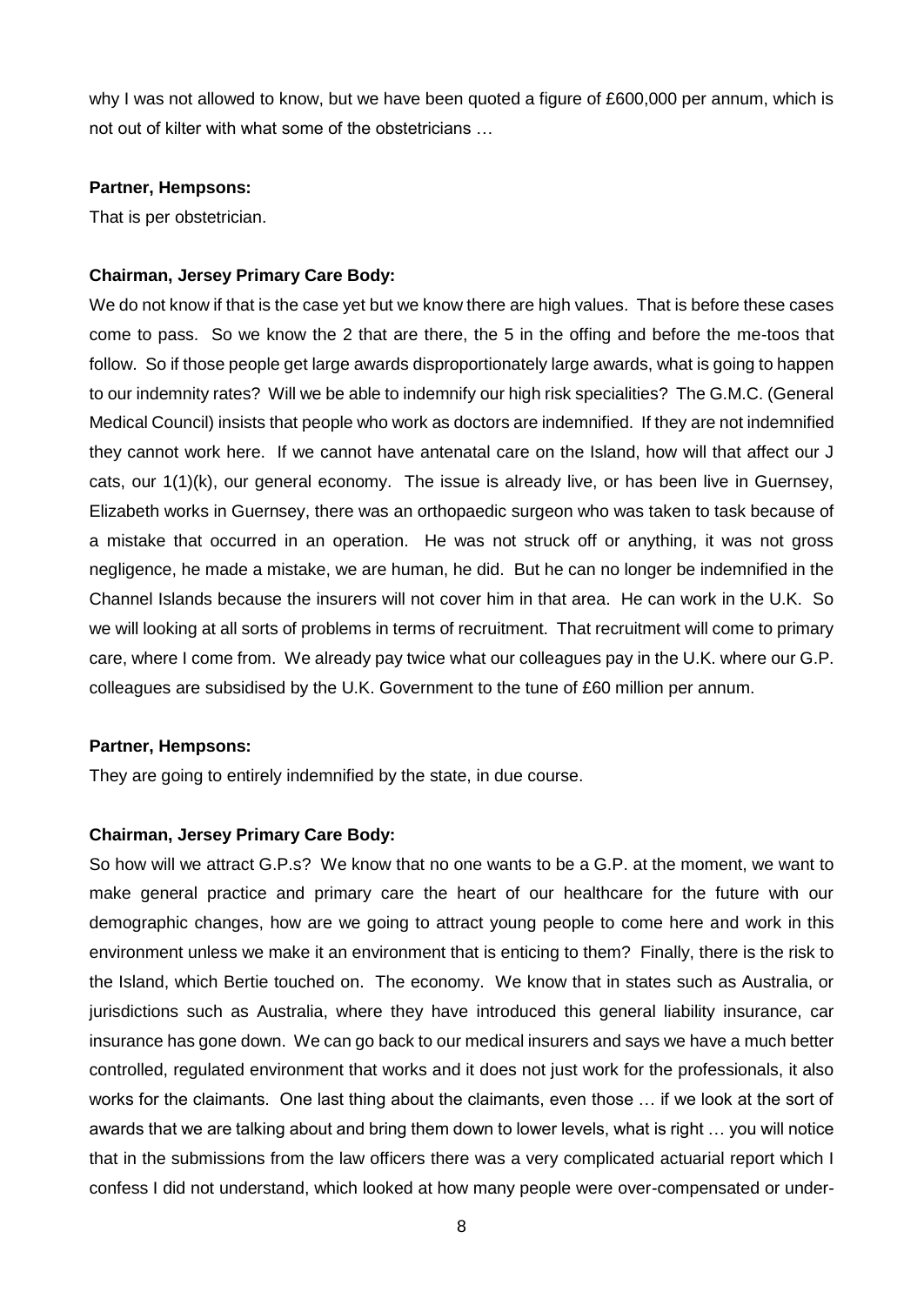compensated. At no point did it define what under-compensation or over-compensation was. So is £2 million over-compensation, is £200 million, a case at the moment, under-compensation? We really do not know. I think this is a case wholly for the people who represent us. You are a select committee, you are part of the Government of Jersey, part of the States of Jersey, this is a choice for you. This is not a choice for the judiciary. With due respect to my legal colleagues here, they are there to make the mechanism of law work so the law that is passed by the Government is enacted. You are there to make the law.

### **Consultant, Hempsons:**

Can I just take one point up that Nigel made? He was talking about the commercial policy. You, of course, as legislators are people who hold to account a government that buys this policy. We have been told the policy is commercially confidential and therefore the terms of it will not be made clear. I can understand why the price is commercially confidential, I cannot understand why the terms are, because any P.I. (Professional Indemnity) policy that I have ever read has an upper limit, and it is usually £10 million is the upper limit for any claim. Now, you have had a pair of claims of over £100 million and the difficulty with a commercial policy that provides £10 million when the claim may be over 100 is fairly obvious. But what you have to realise is that Jersey has some advantages and some disadvantages as a result of being an Island. One of the disadvantages is the atmosphere here or the view of this place that is taken by indemnifiers and insurers as a result of a combination of the Guernsey decision in Helmot v Simon, which proved to be a beacon for the common law we have followed and are now going to get out of through statutory law in England. The other is the claims that you have had this year. Every indemnifier will be thinking twice about doing business here. That is your disadvantage. Your great advantage is the agility of this legislative process that you have where you are able to change the law much more effectively than we are. You have seen the mountain of papers and the length of time that we have been cogitating on this problem over the 3 years in England. We have not yet got anything that looks like progress.

## **Senator K.L. Moore:**

The point that was made to us last week on behalf of the Chief Minister and his officers was that they were seeking to provide the best possible care for people who find themselves in these positions. Often it is necessary, particularly in the cases in relation to children to send those children off Island, which is a very expensive model of care and something that has been increasing over the years. We will move on. We want to pick up on various different points so we will move on now to look at the discount rate. Of course it was mentioned earlier that the recommendation from your side is 4.5 per cent. Deputy Ahier.

### **Deputy S.M. Ahier:**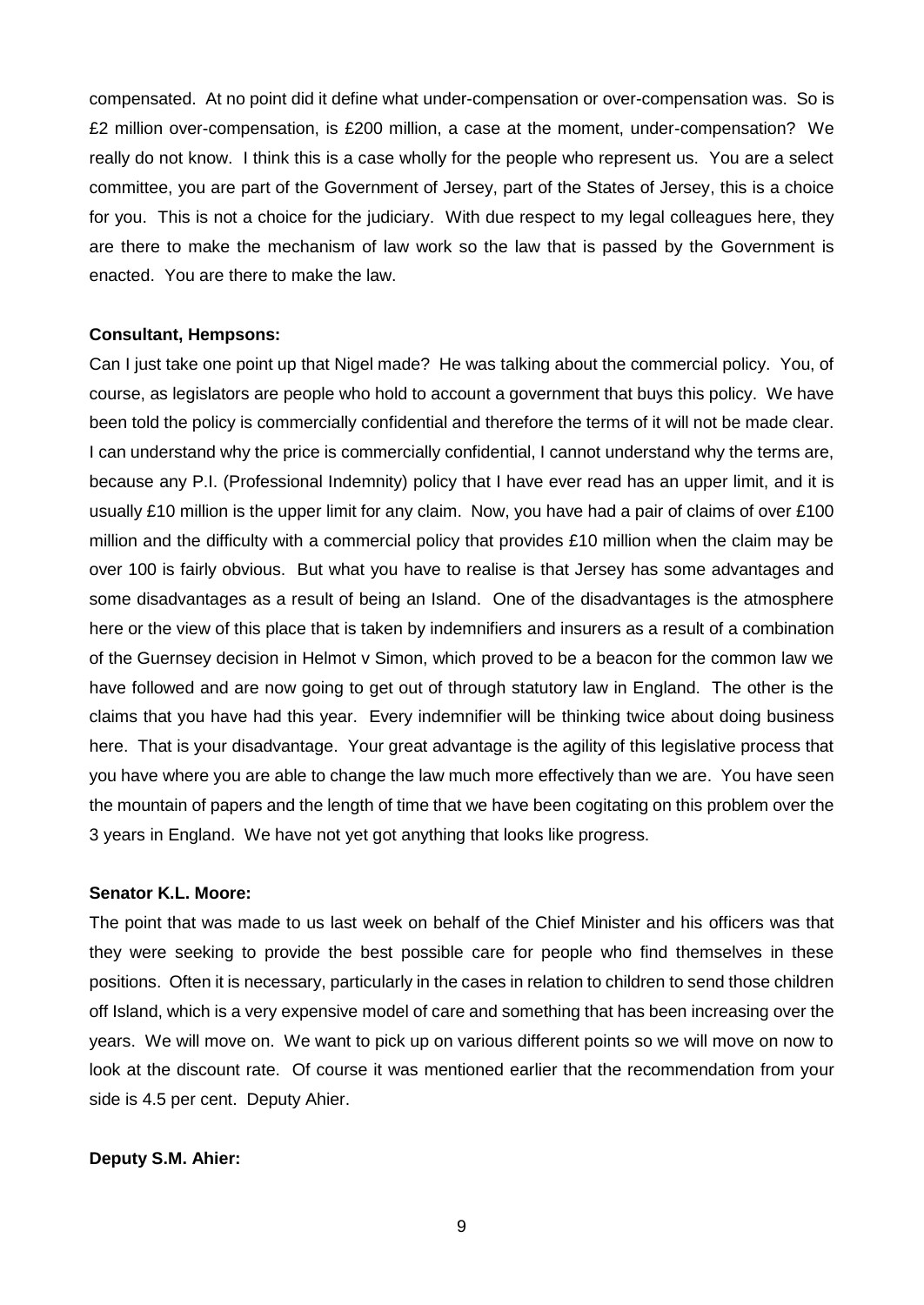The panel has received letters from G.P.s claiming that only a higher discount rate would suffice. Would you agree with this view and, if so, what discount rate would you like to see implemented? You have covered that slightly before.

## **Consultant, Hempsons:**

I have suggested 4.5 per cent.

# **Partner, Hempsons:**

Nigel on behalf of G.P.s?

# **Chairman, Jersey Primary Care Body:**

As I said, it is striking that balance so the 4.5 per cent, as Bertie said, is something that has been in practice so we know it works. We could go higher according to the Australian rates but we are looking at a little bit of the unknown. We want to make sure that as a doctor we are caring for all of our society, it is not a matter of making a decision for those few unlucky individuals who are tragically affected at birth. There are many people in our society who have disabilities who are not covered by such large awards and it is a matter of making sure that we look at the big picture, not just individuals.

# **Consultant, Hempsons:**

If you look at page 6 of the paper that we prepared for you, you will see that we took a hypothetical case, which was based very loosely on the Robshaw case, in the sense that …

# **Partner, Hempsons:**

Which is a disabled child, cerebral palsy disabled child.

# **Consultant, Hempsons:**

A birth injury, and our case got 14.184 on the 2.5 per cent table.

# **Partner, Hempsons:**

That is 14 million.

[16:30]

# **Consultant, Hempsons:**

We suggested using the 4.5 per cent table which would reduce the award, we thought, to about £10.3 million. If you had gone to the 5 per cent table that would have brought it just down below the £10 million figure. We thought that ought to be your target because it coincides with what the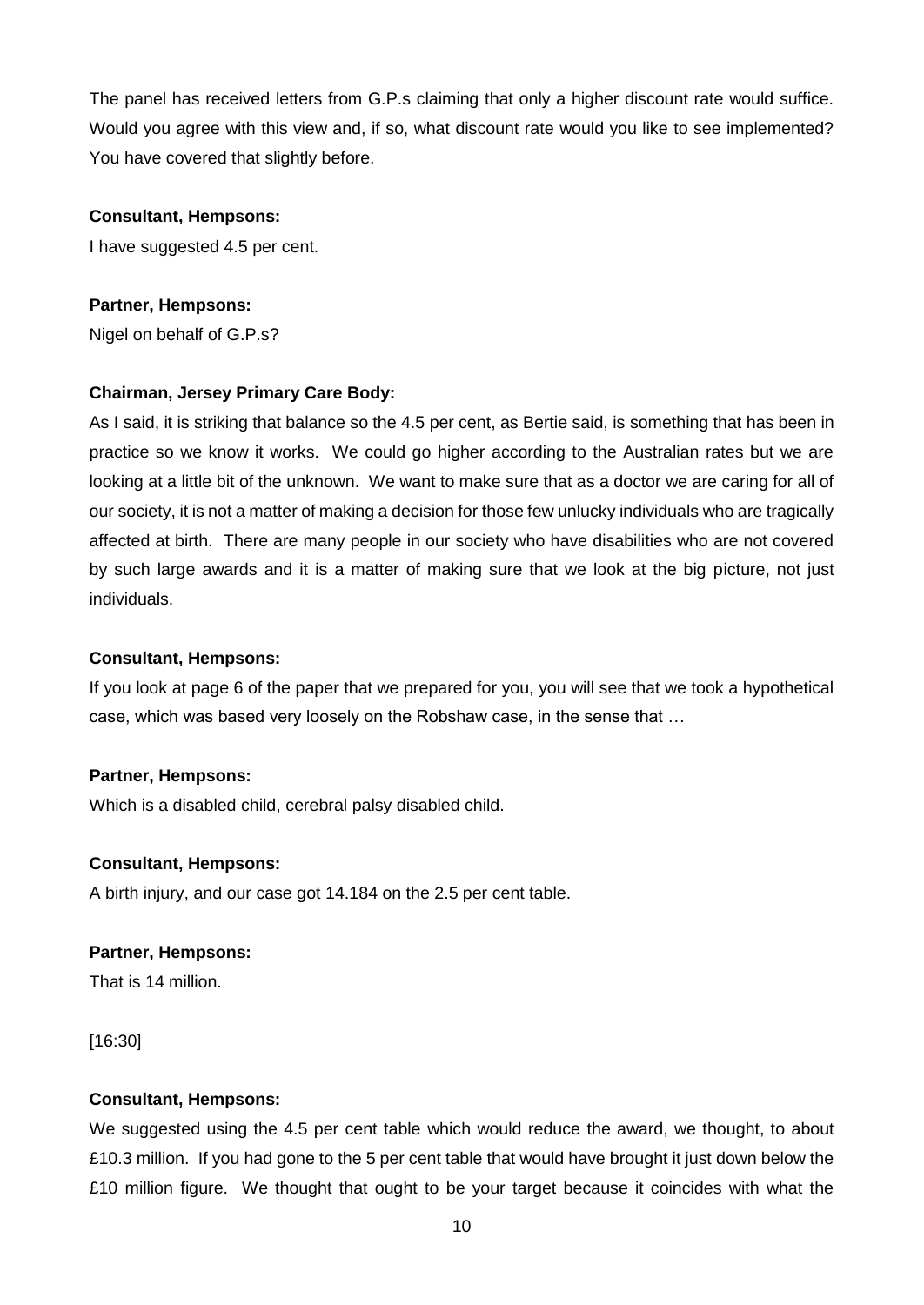commercial limit of these policies is. It is still a very large sum of money, £10 million, but there is inevitably a fallacy of the altered perspective. There is an assumption that we should be adhering to the present norms and it is harder to rein back expectations when people have been receiving sum that are unaffordable.

# **Deputy S.M. Ahier:**

How much would that compensation claim have been at the current English rate of minus 0.75 per cent?

# **Consultant, Hempsons:**

Can I …

# **Deputy S.M. Ahier:**

Well, just an estimate.

# **Consultant, Hempsons:**

Well, an estimate, that would be a multiplier of 65 as opposed to 20. So for the future payments, it will be 3 times as much and that would have added … it would have taken it up towards 30 million.

# **Deputy S.M. Ahier:**

Thirty million. Then what is your view on the split discount rate proposed in the draft law?

# **Consultant, Hempsons:**

Well, in the first place, I do not understand how it is proposed to work. I cannot suppose that it is really intended that someone with 19 years' loss should get more than someone with 21 or 22 years' loss. I think that must be an oversight.

# **Partner, Hempsons:**

Do you understand that point in that the lower discount rate means that someone at 19 years only gets a discount rate of 0.5 per cent as opposed to someone at 22 years who will get 1.8?

# **Consultant, Hempsons:**

So that the longer period gets less money even though they have a longer period of loss.

## **Partner, Hempsons:**

Gets less money because they have a higher discount rate.

# **Consultant, Hempsons:**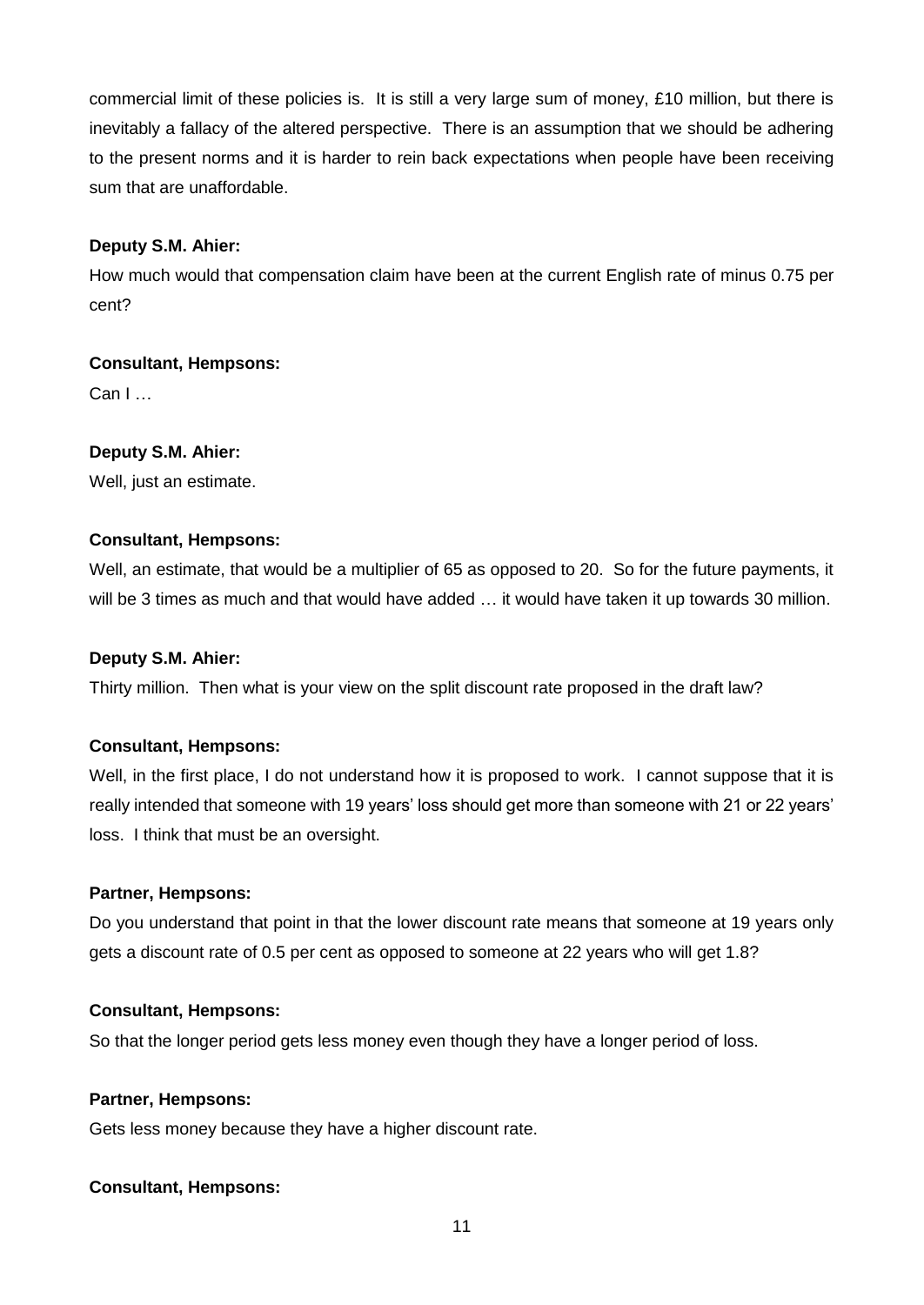We think that must be a mistake.

# **Deputy S.M. Ahier:**

Is this applicable anywhere else, in any other jurisdiction?

**Partner, Hempsons:**

No.

**Consultant, Hempsons:** No.

**Partner, Hempsons:** Certainly not in the U.K.

## **Consultant, Hempsons:**

I do not understand it. If he had wanted that, if you did want to go down that route, I think you would graduate it and you would say it was 0.5 for all awards up to 20 years and if it was more than 20 years then it would be 2 awards, 0.5 for up to 20 and 1.8 for the period beyond that. But I think that that is so far adrift of what you ought to be because we worked out that on those figures it would be £16 million for this hypothetical award as opposed to a figure of £10 million, which is what we thought you ought to be aiming for if you were hoping to reassure the profession and the indemnifiers that what you are proposing is reasonable.

## **Chairman, Jersey Primary Care Body:**

Could I give you a little bit of background around the £10 million as well? It was mentioned that there are various individuals, usually severely damaged, who end up in the U.K. in special institutions. The average cost, I am told, for that is around a quarter of a million, around £250,000, so even a £10 million pay-out invested prudently at, say, 5 per cent would be £500,000 a year. So there would still be an accrual of a quarter of a million pounds for that individual every year, overcompensation or under-compensation.

## **Consultant, Hempsons:**

There are people who need packages that great if they are in an institution, but I say that that ought to be provided for by the National Health Service. It does not matter whether they are the victims of tort or not, you have a moral duty. These claimants in the present plaintiff 1 and plaintiff 2 cases, you have a moral duty to provide that care. What I say you do not have a moral duty to do is to impoverish the whole health service of the Island and to make an award of £200 million, which will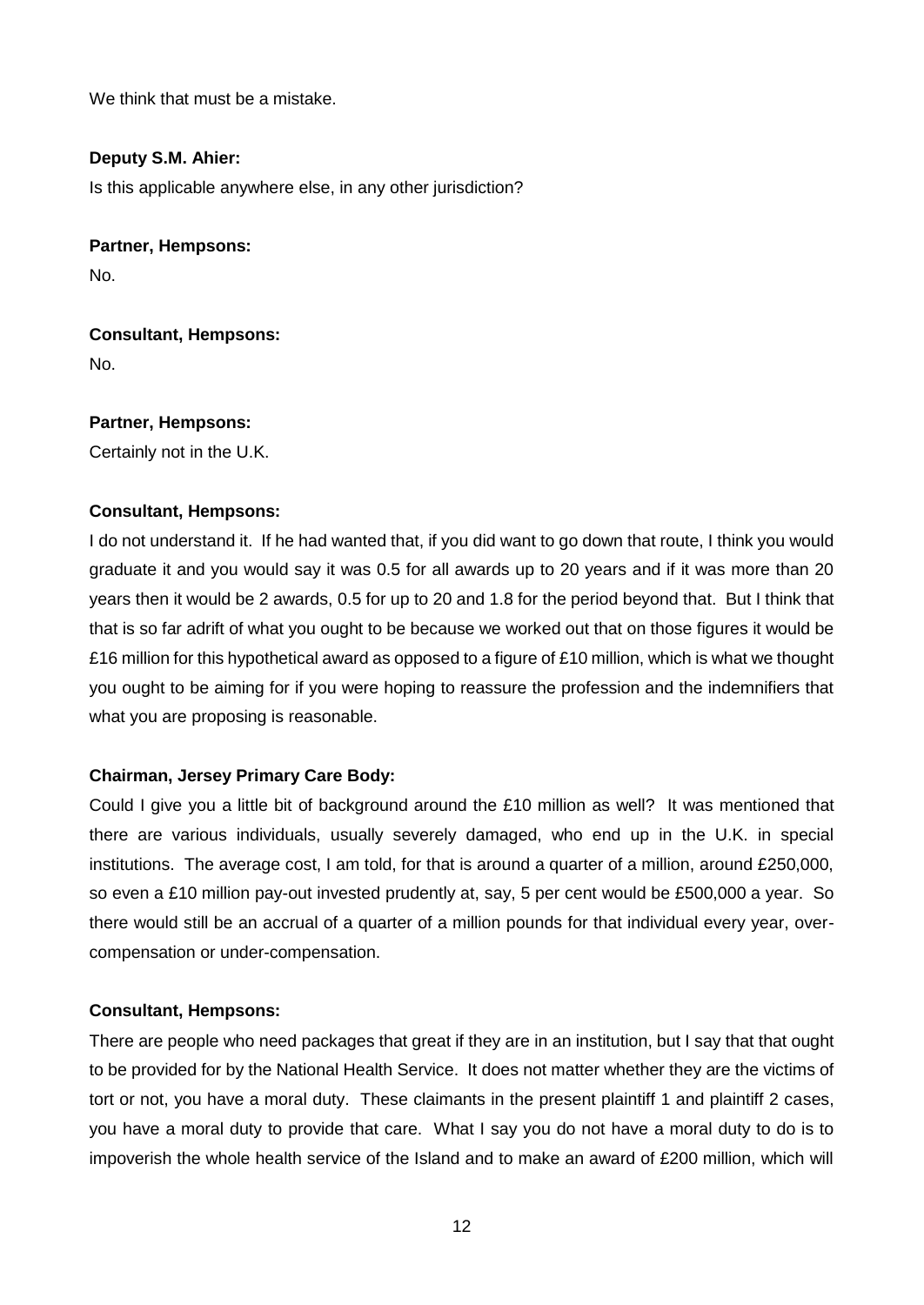fall into their estate and to their family at their death. That I do not understand as being morally necessary or appropriate.

# **Deputy S.M. Ahier:**

Especially when the family were the abusers and …

# **Partner, Hempsons:**

Yes, indeed.

# **Consultant, Hempsons:**

Yes.

# **Deputy S.M. Ahier:**

Does the draft law risk over-compensating or under-compensating particular claimants?

# **Consultant, Hempsons:**

Any award is going to over-compensate or under-compensate and, as we saw with Dr. Lim Poh Choo, I think that all you can say is that we have to balance society's interests and the claimant's interest and make an award which seems to be fair knowing that whether or not it will prove to be too much or too little will depend upon how long the claimant lives, whether their condition deteriorates, whether the stock market does very well and proves beneficial. Those are all things above the pay grade of you, even you, the legislature. You cannot do that. All you can do is reach an award which seems to you to be fair and reasonable.

# **Chairman, Jersey Primary Care Body:**

We do have a degree of a safety net in Jersey in that we have had the foresight to put in place the long-term care charge, which amounts at full cost to around £50,000 a year. So we do have a leeway within the system already.

# **The Connétable of St. Peter:**

You have successfully answered a number of parts of my question, but what impact do you see the damages law having on members of the public in Jersey? You have already said that it could impact our ability to recruit healthcare specialists, G.P.s, et cetera. I suppose as a result of that do you consider if we do not get this correct that Islanders may need to seek treatment off-Island?

# **Chairman, Jersey Primary Care Body:**

Who will pay for that?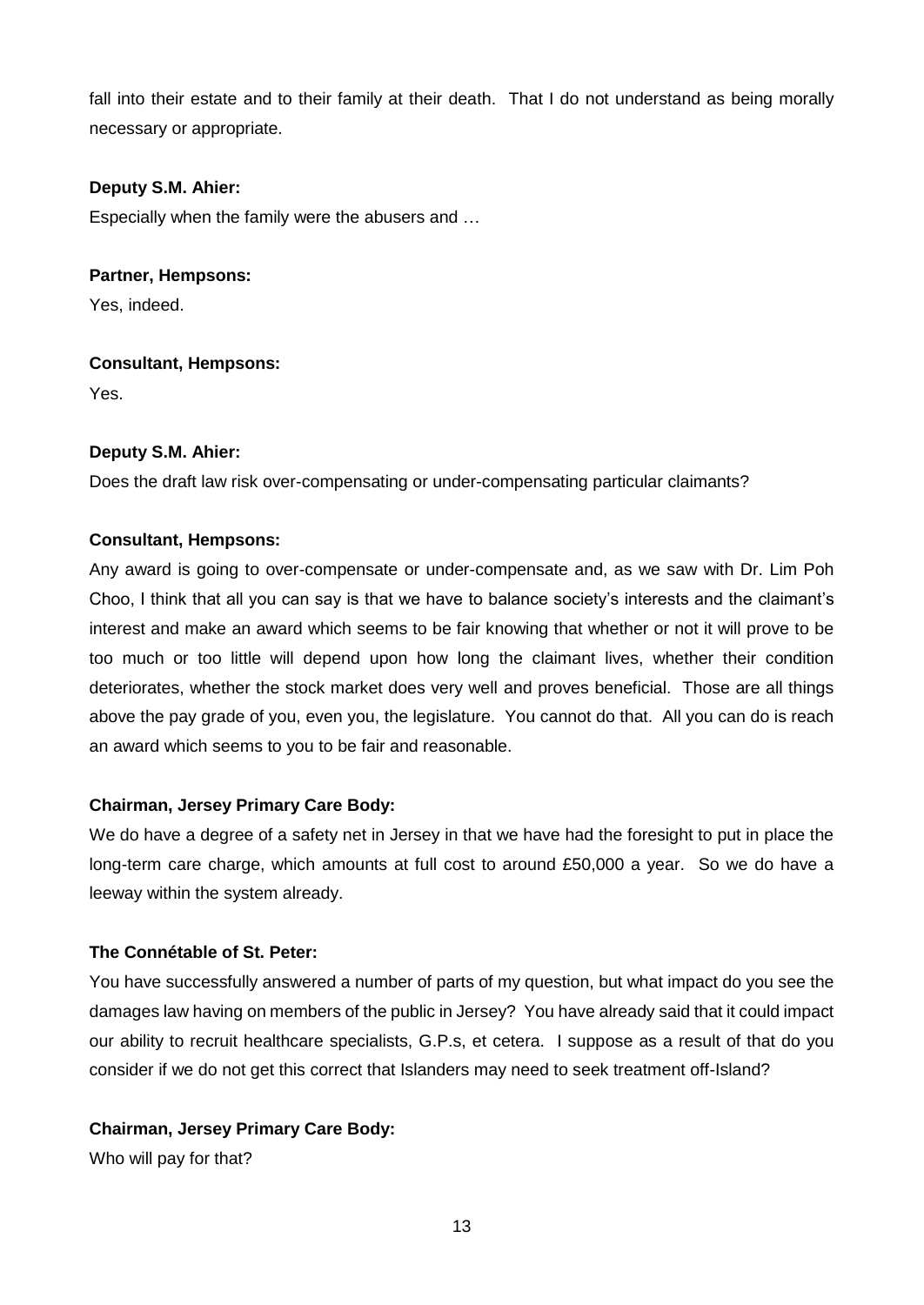## **The Connétable of St. Peter:**

Well, exactly. We would end up paying out of the social security system, but if we do not get this right, will we see that you are unable to indemnify doctors so people will have to travel away from the Island for treatment?

## **Consultant, Hempsons:**

A lot of people do already have to travel away from the Island for treatment and it is right that they should do so. The question is whether that treatment will always be available for them. We have made such a mess in England of our indemnity market that the M.D.U. (Medical Defence Union), the biggest provider of indemnity care, has now refused to indemnify spinal surgeons altogether. It has withdrawn from the market at any price because it thinks that the law is so capricious and compensation is … presumably; I do not know. I cannot speak for them, but they have withdrawn from the market. But it is right that if I need the most complex cardiac or neurosurgery electively I should go off Island, that you should not try to provide that level of subspecialist sophistication for a population of 100,000 people because there are conditions that you can only provide on that basis. The difficulty is with general practice, with emergency care and with obstetric practice, which you cannot go off Island for, you have to provide them where the population lives. If you are of childbearing age and the obstetric care on the Island is not appropriate, you will probably go and live somewhere else. If you are an obstetrician of ability and mobility, you will probably choose to go and practise somewhere else if you think that you are going to risk bankruptcy every time you go to work.

# **Chairman, Jersey Primary Care Body:**

Or may be forced to go elsewhere because they cannot get indemnity …

## **Partner, Hempsons:**

They cannot get insurance.

## **The Connétable of St. Peter:**

The costs of insurance, how has that changed perhaps over the last decade or so, or particularly in the last few years?

## **Consultant, Hempsons:**

It is very difficult; how long is a piece of string? As I quoted in the paper, when Lim Poh Choo was in the Court of Appeal, Lord Denning said that you had to balance this reasonability and they scoffed at him and the claimant's counsel in his skeleton argument before the House of Lords said every doctor can get unlimited indemnity from the M.D.U. for £100 a year, or the M.P.S. (Medical Protection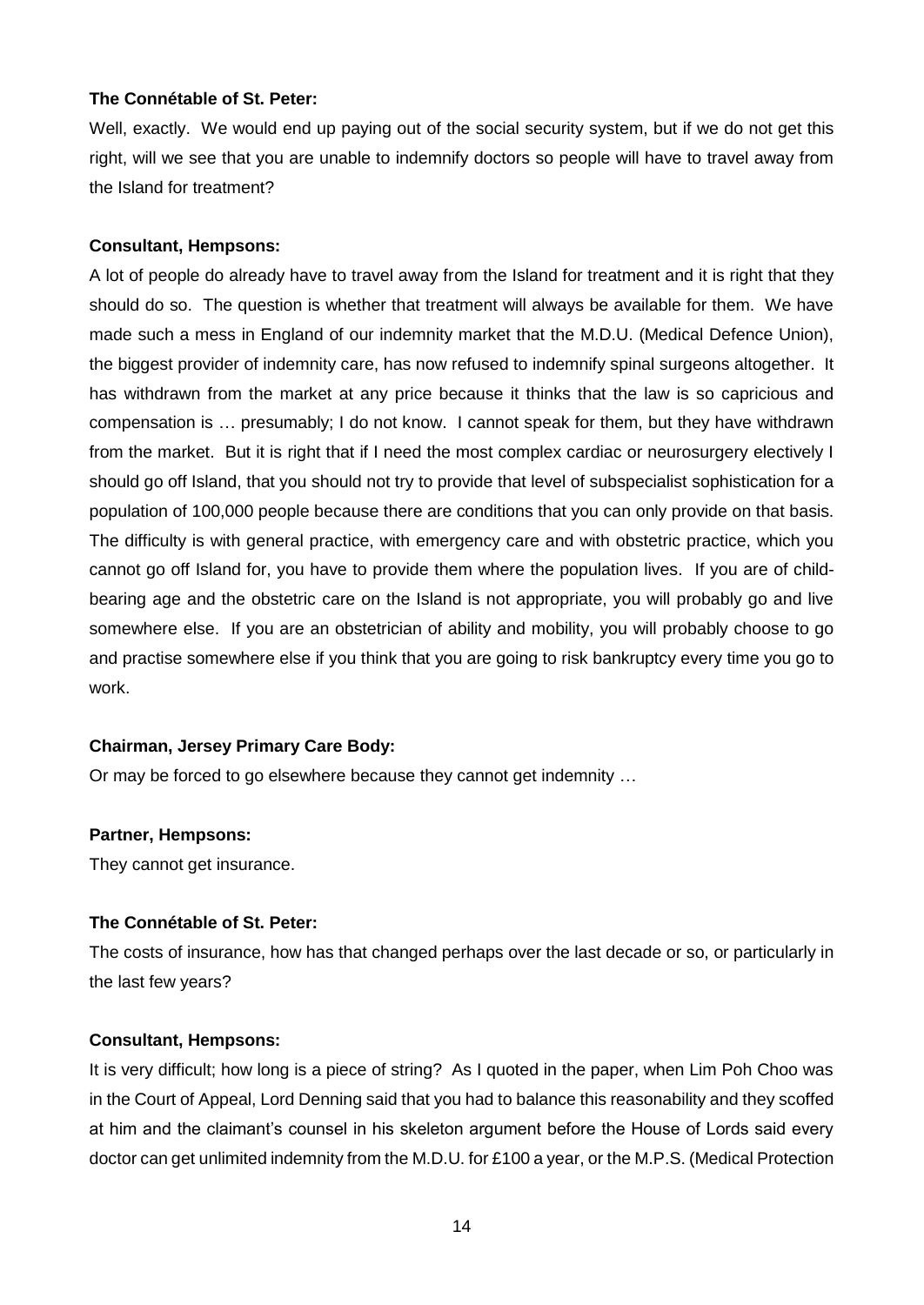Society) or the M.D.D.U.S. (Medical and Dental Defence Union of Scotland). They all charge the same, £100 a year for anyone. Now we ...

## **Partner, Hempsons:**

That was in the 1970s.

# **Consultant, Hempsons:**

That was in 1976, and now you cannot say what the limit of cover is. General practice in England is now recognised as being unaffordable on the M.D.U. policy, which is why we know that from next year it is going to be taken over by N.H.S. resolution on behalf of the state. Obstetricians, I think the average obstetrician is paying about £4,000 or £5,000 per delivery but they are only able to …

## **Partner, Hempsons:**

That is £4,000 to £5,000 on insurance per baby.

## **Partner, Hempsons:**

Per baby, so your fee for having a private baby, you have to pay the hospital, which is about £10,000, you have to pay the doctor, which is about £8,000, and you have to pay £4,000 for the doctor's indemnifier. I think, but that depends very much on the practice profile of the individual. I have heard of one individual who is paying more than £600,000 a year for indemnity cover just for the obstetrician. He has quite a substantial practice, as you can work out from those sums, but anyway, what it costs is a piece of string.

## **Senator K.L. Moore:**

Dr. Minihane, perhaps as representative of the primary care body locally, you could tell us where G.P.s go. Do they use the M.D.U. currently to …?

# **Chairman, Jersey Primary Care Body:**

At the moment they can use what is called the M.D.O.s, the mutual defence organisations. There are 3 of those: the M.D.U., the M.D.D.U.S. and the M.P.S. They are all of a similar nature but, as Bertie was saying, the limited indemnity is about £10 million. Anything above that is discretionary, so we do not know where we will be. The new information for me today, which I had not been aware of, was that the indemnity situation will be taken care of by the Government in the U.K. If that does not happen here how will we attract new people to the Island? Again, if we are going to try and maintain what we have already, we do need to look at that discount rate because we may be in a position whereby we can claim that our insurances for doctors could be at a lower level than they are at the moment and then retain. The other aspect, as I said, was the wider economy where - and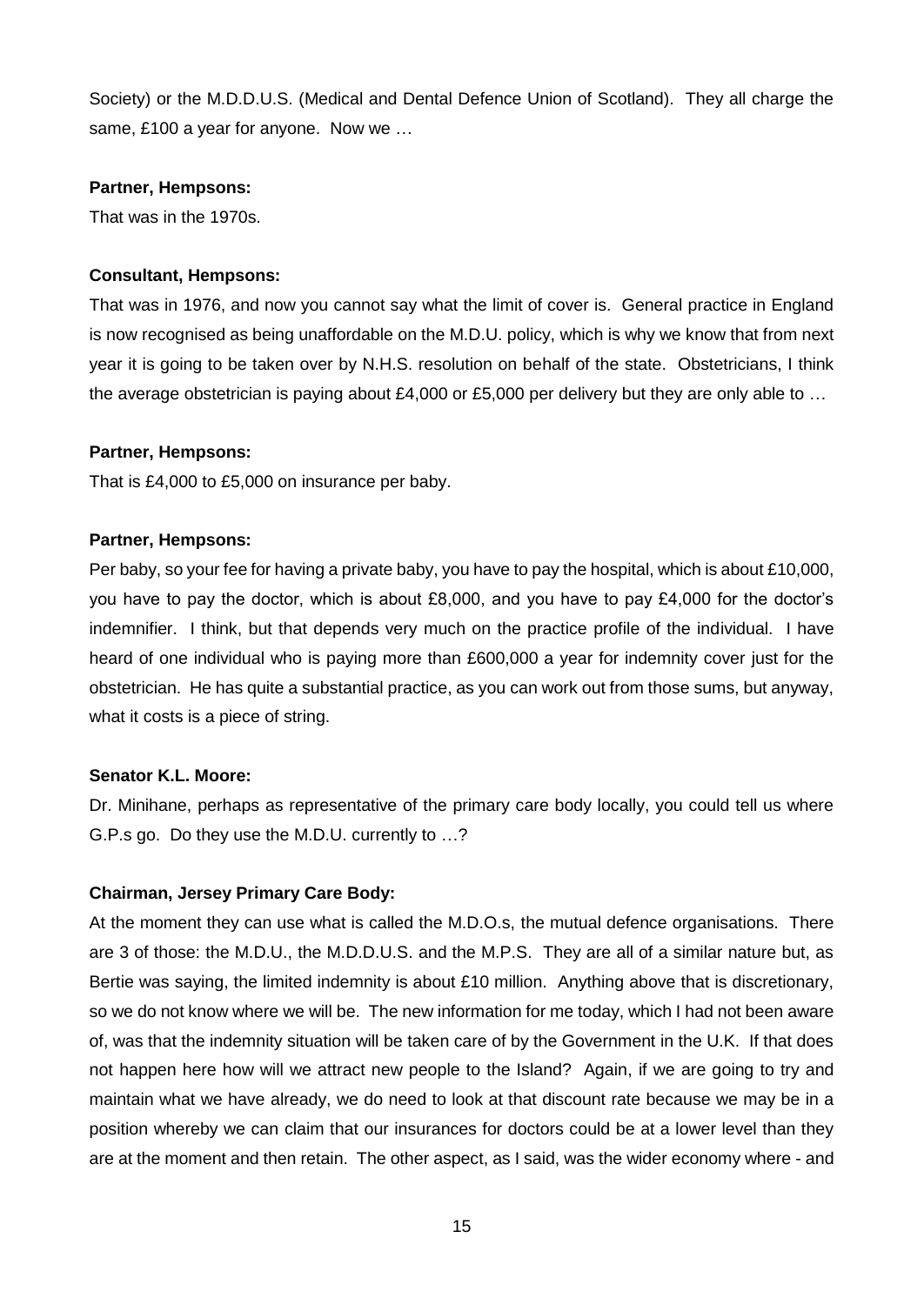this has happened in Australia - there are other bits of insurance that have been reduced and have made the economy more vibrant than it was before.

# **Partner, Hempsons:**

Nigel, my understanding, though, is one of the reasons when you explored this with the medical defence organisations as to why you are paying more for your insurance it is because of Helmot v Simon. It is jurisdiction specific in terms of the fact you are practising on the Channel Islands means you pay more.

# **Chairman, Jersey Primary Care Body:**

There are a couple of other factors which they cited as well, which is that our lawyers are more expensive here, that there is an increasing number of claims and they cite this, and now they have a few more in the offing, and the gradual increase in the awards, which we have seen mount over the years.

# **Senator K.L. Moore:**

One G.P. in a submission to us suggested that they had seen their payments increase by about 10 per cent year on year over the last 10 years. Would you concur with that?

# **Chairman, Jersey Primary Care Body:**

Well, if I remember rightly, I was paying about £5,000 per annum around 2012. It doubled after Helmot v Simon to around £10,000 and now the average is around £16,000.

# **Consultant, Hempsons:**

I am staggered that it is so low, frankly, and I would be astonished if it did not go up very considerably as a result of the 2 claims presently before the courts. I think he is being under-priced and he is very lucky.

# **Senator K.L. Moore:**

That liability is a maximum of £10 million?

# **Consultant, Hempsons:**

No, it is not. It is discretionary but it is unlimited. So all cover from a medical defence organisation is discretionary. There is no limit on it. The £10 million limit is the commercial policy and that is fixed in most cases. There is a limit but it is fixed, but if they pick you up they will pay.

# **Partner, Hempsons:**

Whatever.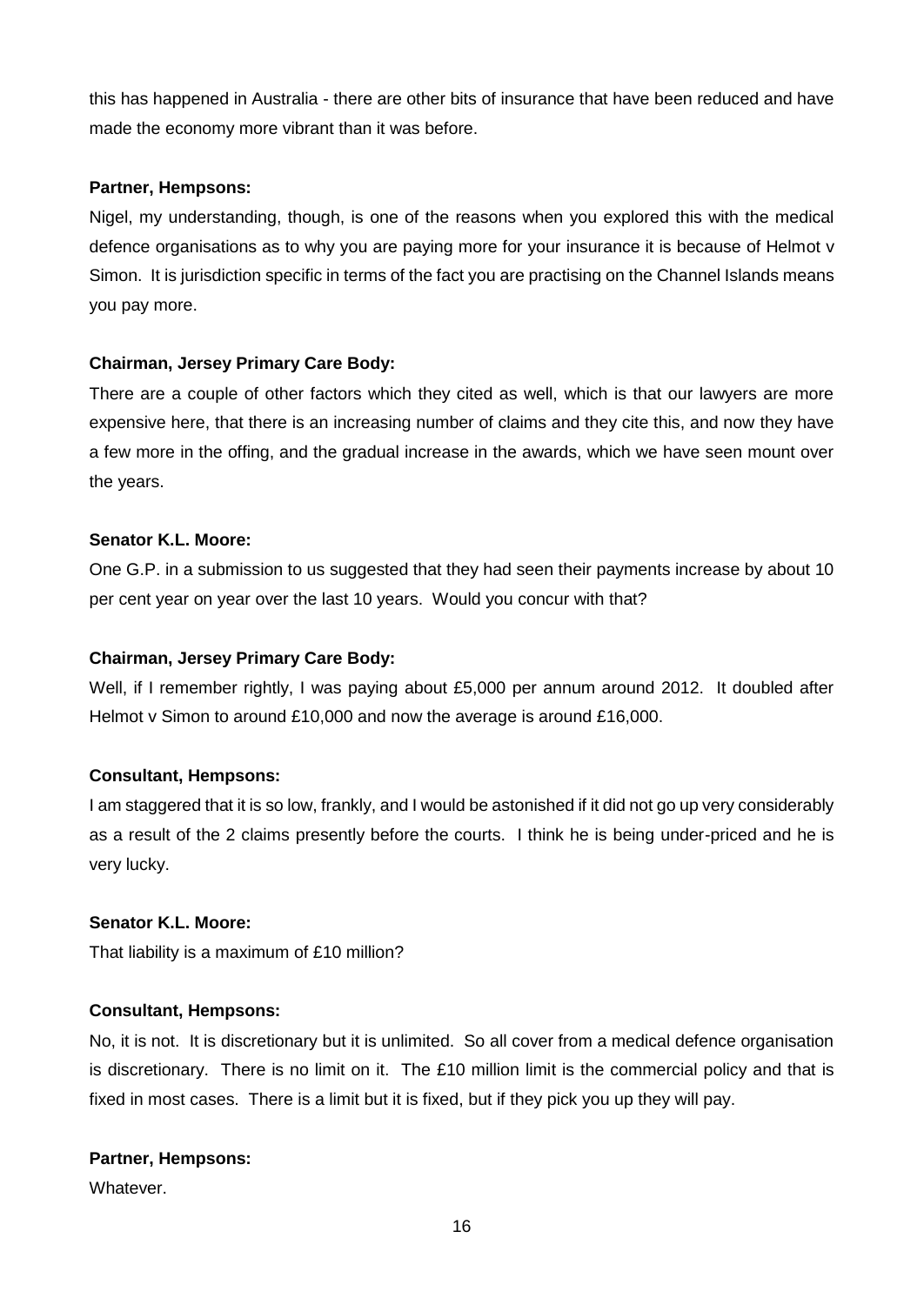## **Consultant, Hempsons:**

Whether or not they will pay more than £10 million …

## **Chairman, Jersey Primary Care Body:**

That is right, yes.

## **Consultant, Hempsons:**

… we will have to see.

## **Partner, Hempsons:**

Most of the doctors on the Island I understand are members of medical defence organisations. Your obstetricians I think do have commercial insurance purchased by the States. That is my …

# **Chairman, Jersey Primary Care Body:**

Because the M.D.O.s would no longer indemnify.

## **Partner, Hempsons:**

The M.D.O.s will not insure.

# **Associate Solicitor, Hempsons:**

The terms of that insurance metric we do not know. So whether it has a cap on how many claims that can be brought in a year, what the upper limit is, whether it is £10 million, the reporting arrangements between your obstetricians and the States as to claims in the pipeline, we do not know any of that information.

## **Consultant, Hempsons:**

I have handled claims where commercial insurance has been rejected because the doctor was deemed not to have declared an event of which they knew before the beginning of the year. So it is claims made policy and you have to disclose any occurrence of which you are aware.

# **Chairman, Jersey Primary Care Body:**

Those claims can be made later.

# **Consultant, Hempsons:**

Up to 20 years, 30 years later.

# **Chairman, Jersey Primary Care Body:**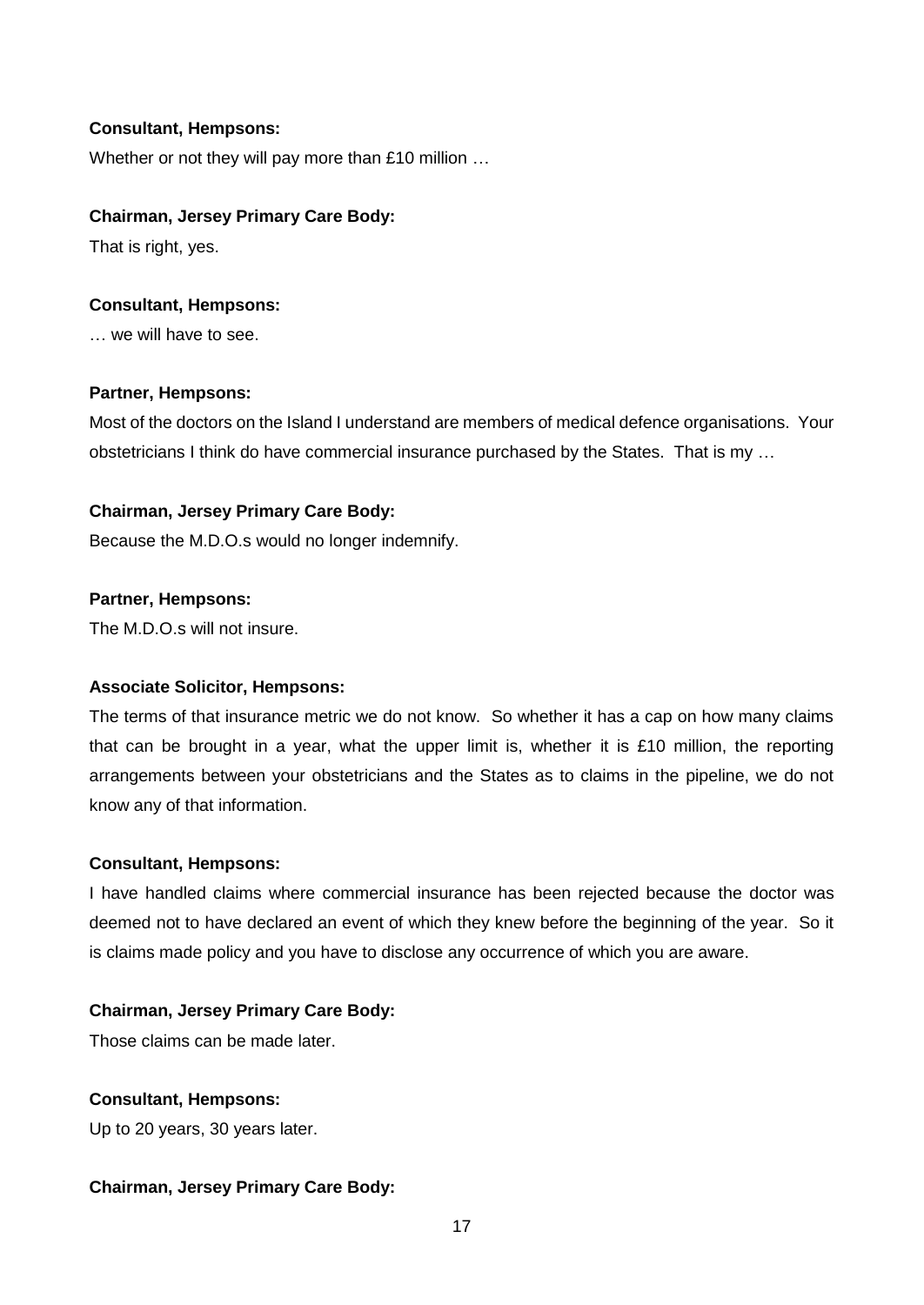We would expect, if we are looking at the commonest claim, we would be looking at cerebral palsy cases, and I think we have not stipulated so far that on average with 1,000 births a year occurring in Jersey we would expect one every year and every other year.

## **Partner, Hempsons:**

You normally wait until the child is 5 or 6 years old because that is when damage is properly … you know the extent of the damage. So you are not getting them the moment that they are born. They will appear 5 or 6 years after the birth, these claims.

## **The Connétable of St. Martin:**

I am conscious of the time so this question is in 2 parts. Do you believe that you have had a satisfactory level of engagement with the States of Jersey from the drafting of this law and, if not, which aspects of the law do you feel have been overlooked during its drafting?

# **Chairman, Jersey Primary Care Body:**

Shall I start and then …? **[Laughter]**

# **The Connétable of St. Martin:**

Yes, quite long.

[16:45]

# **Chairman, Jersey Primary Care Body:**

I approached Kristina back in 2015-16 and she very correctly put me in touch with the law officers, and Philippa Venn, a colleague of mine, and I went to the law officers. We were told in no uncertain terms that there were more pressing cases of law that were more pertinent to the Island's economy than this and, moreover, that we should seek advice; not that the States would seek advice on this pressing issue but we should go and seek advice. So that is what we have been doing. General practitioners and the Jersey Medical Society have been paying partly for this advice with colleagues in Guernsey who are equally worried about this situation because it affects the whole of the Channel Islands. Since that time we did have a conversation with the law officers and I think perhaps we will not go on the incriminatory aspects but they were engaging for that hour and I think they learnt a lot from my colleagues here about how they might approach the situation.

## **Partner, Hempsons:**

Yes. The paper that I know you have a copy of was commissioned jointly by the Jersey Medical Society and B.M.A. (British Medical Association) and that was as a result of concerns and an attempt to lobby the States even further by getting expert advice from lawyers who practise in this area in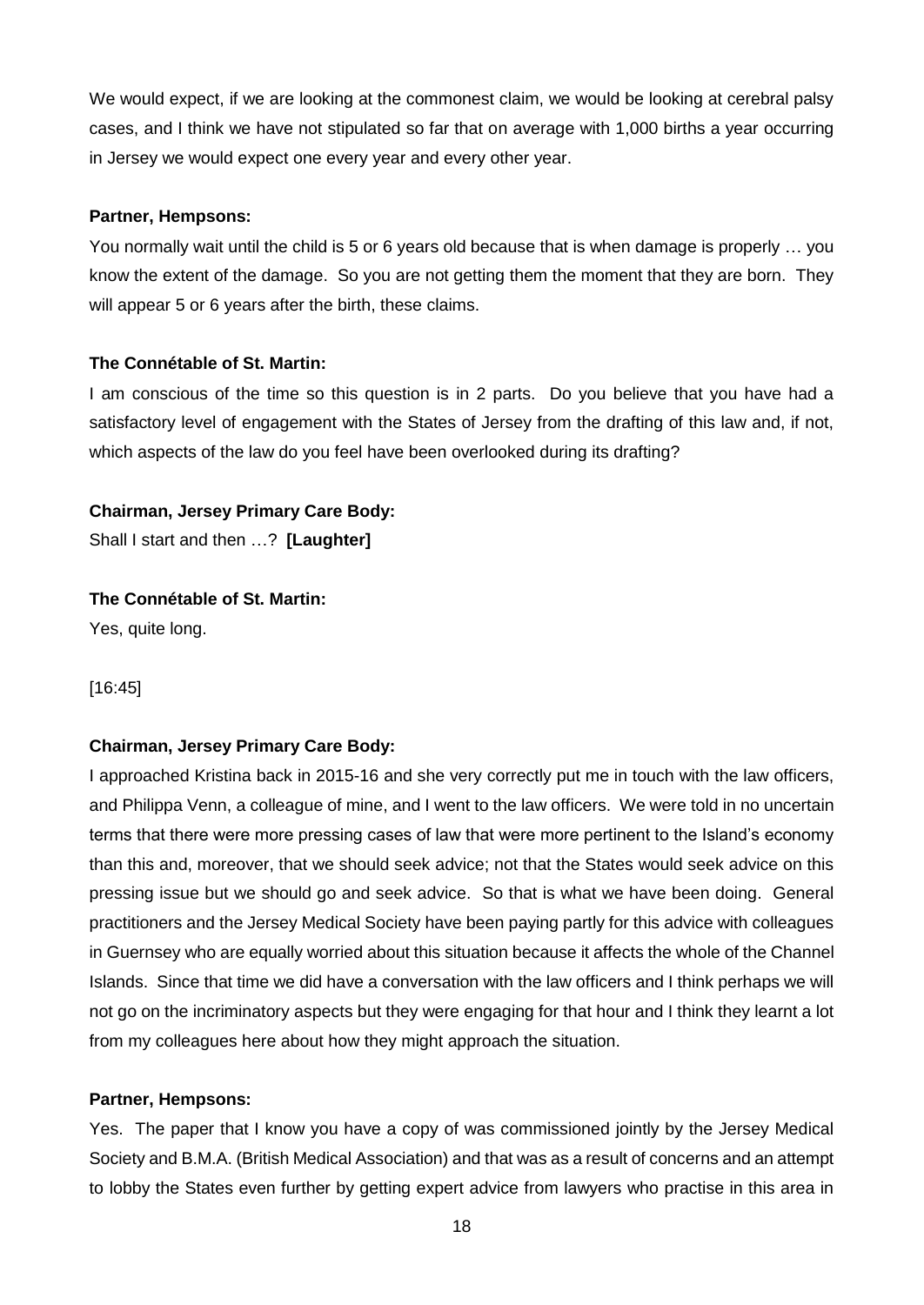the U.K. to try and draw attention to it. I understand that it was circulated among members of the States Assembly and the law officers in February. Obviously, that was quite late on, but we first started having discussions about this … I am a Jersey resident and Nigel approached me in September 2016 about why the insurance levels were so disparate. We have been working on it pan-Island ever since, involving law firms as well as legal officers, because it is something that we saw coming down the pipeline.

### **Consultant, Hempsons:**

In fairness to everybody, none of us foresaw 2 claims of £100 million and we wrote our paper on 28th February to try and bring home to everybody how dangerous we thought the situation was, but we did not foresee the cases of plaintiff 1 and plaintiff 2. We have not seen anything like that in England. The biggest claim I have seen is £64 million in England and I have not seen that on paper myself, it has only been described to me by a colleague. The biggest claim I have seen is about £40 million. So these claims are black swans and I do not think you can criticise anybody for not foreseeing those.

## **Partner, Hempsons:**

We did think something was coming down the pipeline but not that large.

#### **Associate Solicitor, Hempsons:**

I think the average for a cerebral palsy case now is £20 million, so it is that sort of figure, and that is for the U.K. If you consider whether … I do not know, whether the net worth of individuals in Jersey is different, whether the dynamics of the situation …

## **Partner, Hempsons:**

The cost of care certainly is more.

#### **Associate Solicitor, Hempsons:**

Yes, exactly, so that is just purely England based, £20 million.

## **Senator K.L. Moore:**

Thank you. I note you looking at the clock. Are you …?

#### **Consultant, Hempsons:**

We have plenty more for you.

### **Senator K.L. Moore:**

We are aware of that. Can we fit it into 10 minutes or would you be able to run over if needs be?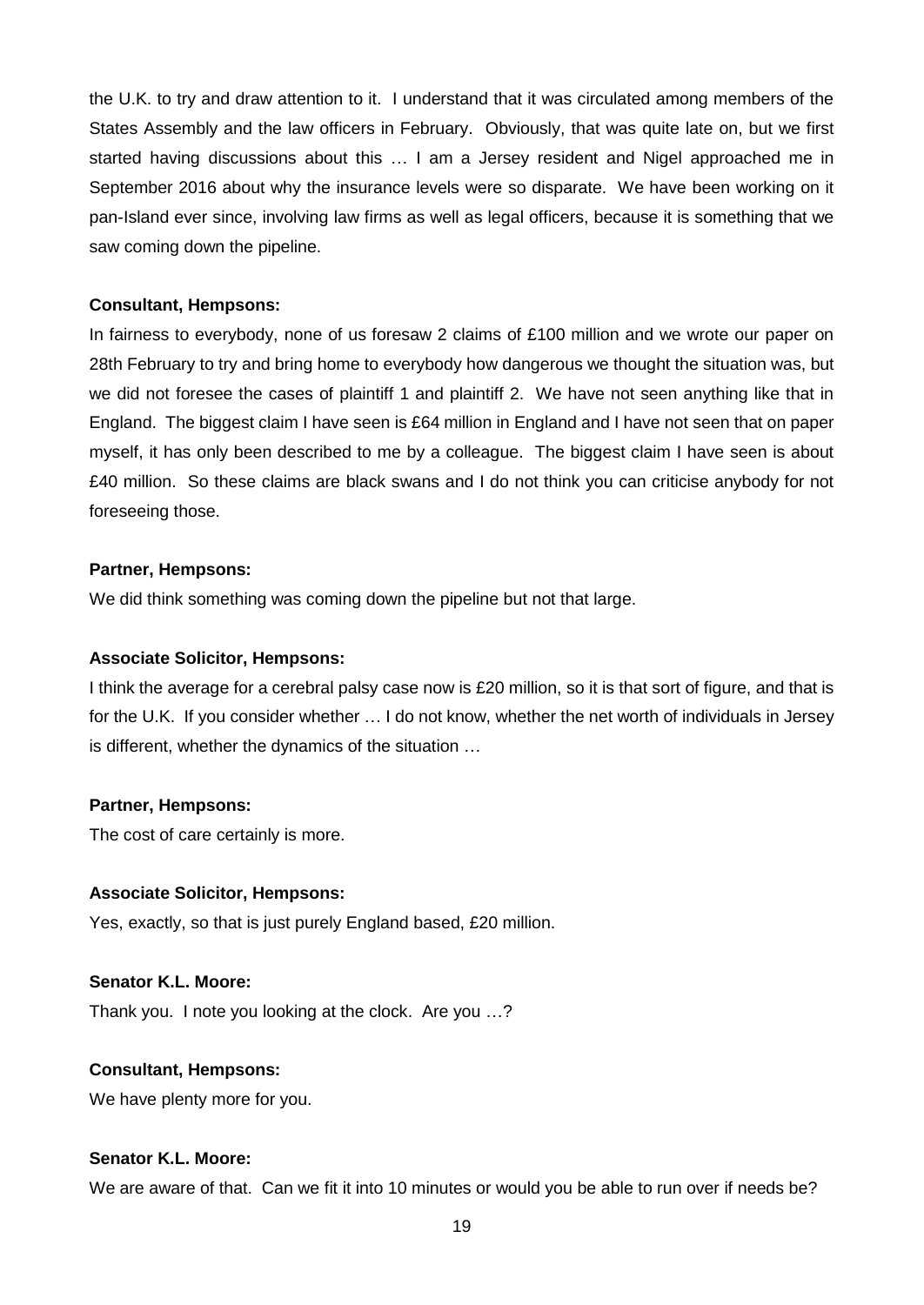## **Consultant, Hempsons:**

Oh, we can stay all night. **[Laughter]**

## **Senator K.L. Moore:**

I thought perhaps you might have a plane to catch.

# **Partner, Hempsons:**

No, they are here this evening.

# **Senator K.L. Moore:**

Right, okay, but we will try to push on and get through everything as best we can.

# **Consultant, Hempsons:**

Can I talk about P.P.O.s (periodic payment orders) because there is quite …?

# **Senator K.L. Moore:**

We do have some questions. If you would like, we can move on to that section right away.

## **Partner, Hempsons:**

No, why do you not continue if we are going to move on to P.P.O.s?

# **Senator K.L. Moore:**

I think we were just going to move on to the model here being a privately insured model as opposed to the U.K. National Health Service. Therefore, do you believe that the draft law will resolve the concerns of G.P.s and other doctors regarding indemnity insurance? I think we have all agreed that that is a no or we have heard that from you today. What impact do you see on the fees? We have covered that. A different discount rate, could that resolve any problems identified?

# **Chairman, Jersey Primary Care Body:**

Well, the only thing we have not touched upon in terms of fees is, of course, the difference here is general practitioners charge the public. We are concerned about accessibility issues and those are separately being discussed, but this will have a great effect on those when we are trying to make sure that people have basic healthcare.

# **Senator K.L. Moore:**

Has this issue been taken into account during those discussions about primary care and …?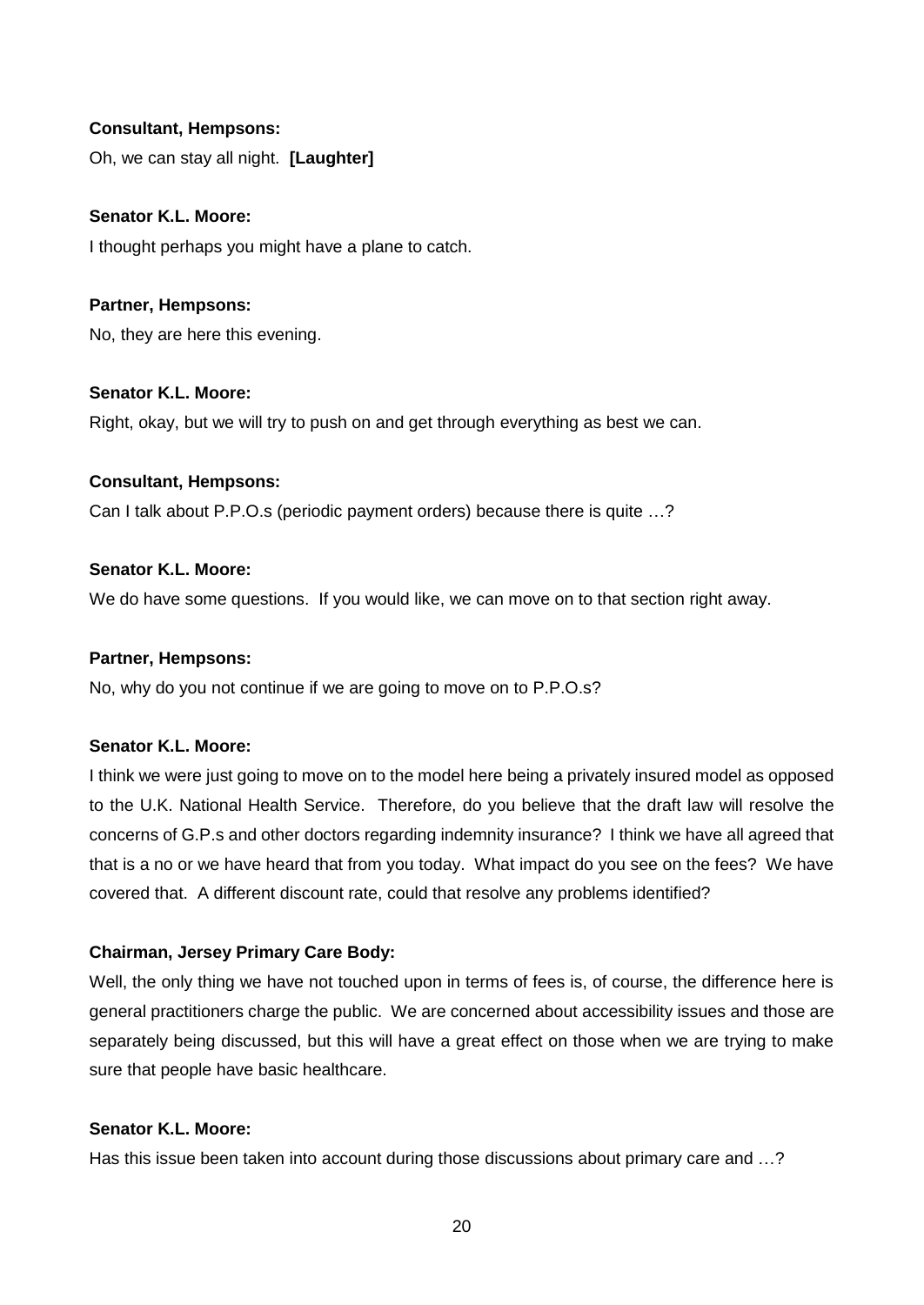## **Chairman, Jersey Primary Care Body:**

It has been mooted but it was met with the same sort of response as the law officers: well, you know, it is not really something that is of great concern; we would rather look at how primary care is structured. Yes, that is true, primary care needs to be structured appropriately but it also needs to be accessible and there are issues there that, as I said, are being aired but need more thought and more engagement separately.

## **The Connétable of St. Martin:**

Your submission points to a wider overhaul of the Island's indemnity arrangements and approach to clinical negligence as being necessary to avoid risking long-term damage to the Island's healthcare. Can you explain this?

#### **Consultant, Hempsons:**

Well, we have done in the sense that we see you have a problem with a … the basic problem is not yours, it is not peculiar to the Island of Jersey. We have a world problem that the common law concept of 100 per cent payment of damages is unaffordable and does not strike an appropriate balance. Everyone knows that we now have to compromise and produce a sensible, fair, reasonable award for people who are victims of tort, and that is what is happening in Australia. That is what our Damages Act does in England. We are not intending in England to allow the actuaries and the accountants free rein to tell us what the market price of money is. We are tempering their advice with statutory power to reduce. That is why we are going from minus 0.75 per cent apparently to 1 per cent. They will not tell us what the figure is in England because, frankly, it is a bit like the terms of Brexit: they cannot make up their minds themselves. That is the difficulty that we are faced with. Now, everyone knows you have to strike a compromise. At one extreme you have Lord Sumption in his lecture where he very elegantly and persuasively says that the whole notion of tort compensation should go. You have the Australian model where you reduce the discount rate and you have various devices to reduce it. You have to strike a fair and sensible balance. Even the authors of this law are saying that when they say that you should have a floor of nought per cent return. It is said on page 12 of the briefing paper that any return of less than nought would be unaffordable by this Island, so that implicitly recognises that there has to be a compromise between what is affordable and what the actuaries say is the true price of money or the true return according to some abstract calculus. It is the question of where you strike that balance and what you think would be fair and reasonable in the circumstances. If you create a compromise which is unfair and unreasonable, in the case of a self-employed general practitioner like the gentleman on my right who has to pay his own indemnity payments, you will ultimately chase him away. Long before you chase him away you will interfere with your ability to attract his successors and you will see what we have seen where we have made professions professionally unattractive, as with midwives in England, and you get people disproportionately not joining that profession or going to work

21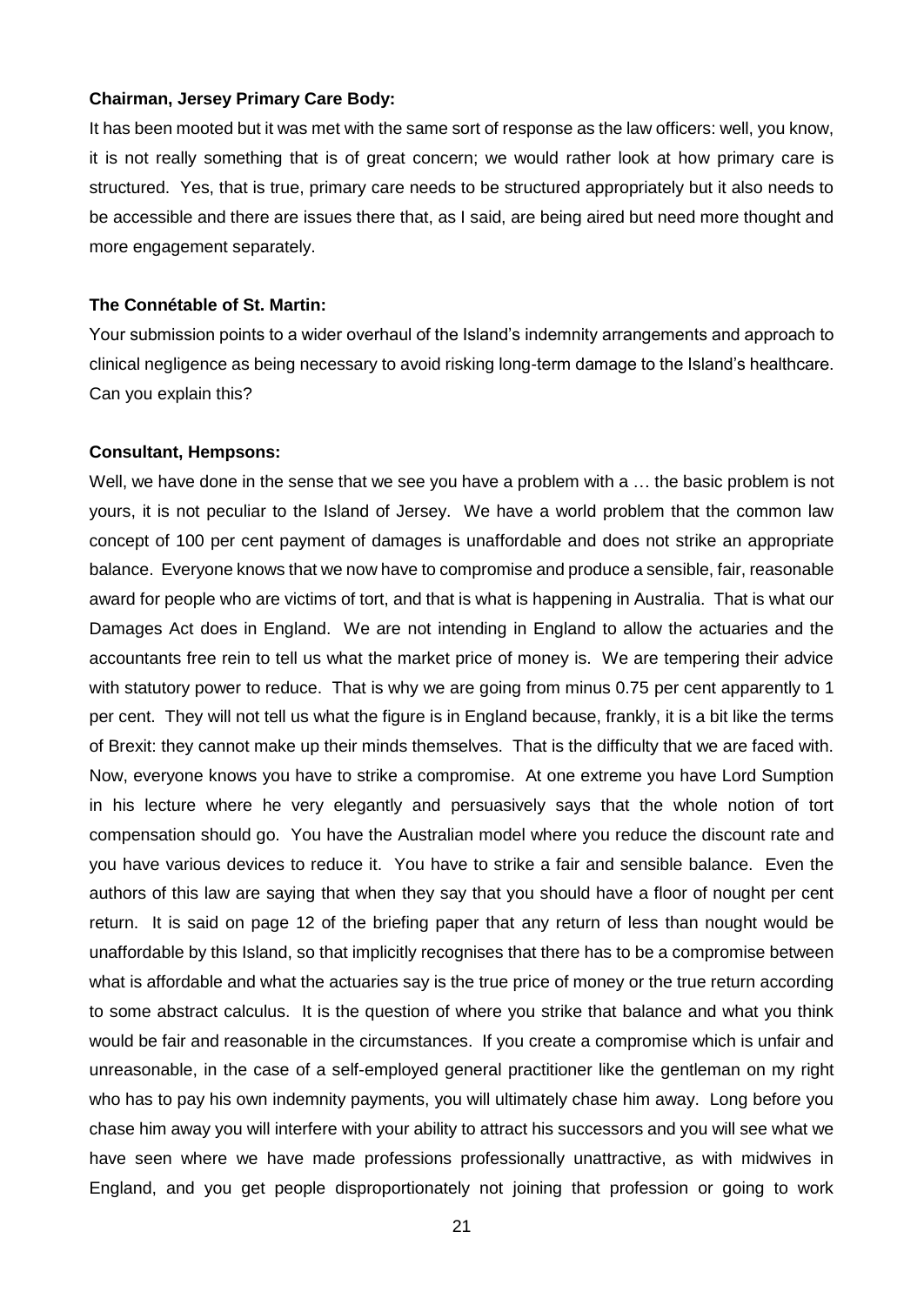elsewhere or retiring prematurely. They waste away and that is what is going to happen to general practice. That impacts on the broader body politic because people now regard modern healthcare as essential. We now think that we cannot go and live and work on an island where the primary care we may need in emergency is not available, not if we have any choice about it. So that will impact on your ability to attract people of child-bearing age and other people who are mobile and can choose to live elsewhere.

## **Senator K.L. Moore:**

We are going to move on now to talk about periodic payments. We were rather confused, I think, about your suggestion that periodic payments were not acceptable and that was particularly in light of the comment you made earlier, Bertie, about the proposed law being unmarketable to insurers, whereas in our submissions it has to be said that the only submissions that have been positive about the draft law are from insurance companies. So we were a little puzzled about that and it was our understanding as laypeople that it was perhaps the periodic payments that was attractive to the insurers.

## **Consultant, Hempsons:**

Well, first, periodic payments, as far as the medical defence organisations are concerned, they cannot do periodic payments at all. They are not reasonably secure. There are 2 reasons for that. The first is that the medical defence organisations are not insurance companies. They won an action in 1978, M.D.U. v Department of Trade, where it was accepted that because of their high moral standing and professionalism they should be exempted from the requirements of insurance fraud. That is why they are able to retain their discretion and they do not have to produce the deposits that insurance companies have to produce. The second, more technically, is that in fact P.P.O.s are a tax dodge. They are an agreement between the Treasury and some enterprising accountants in the 1990s at the time of the Lord Wolff reforms that any payment of damages is exempt from tax. Therefore, serial payments of damages, which is what periodic payments are, should be treated as exempt from tax . By contrast, if they are paid by the insurance company, the insurance company has to invest the money and they have to pay tax on the money before they pay it on to the claimant. Therefore, the tax exemption that is enjoyed by P.P.O.s in England disappears. Interestingly, the proposed law here does have one other novel feature, which I did not mention earlier, which is that it proposes that income earned by the victim of tort, once they have the money and they have then invested it, that their interest on their earnings should be exempt from tax. I am not sure whether that is just income tax or whether it is going to be capital gains tax as well because, of course …

#### **Partner, Hempsons:**

We do not really have a capital gains tax in Jersey.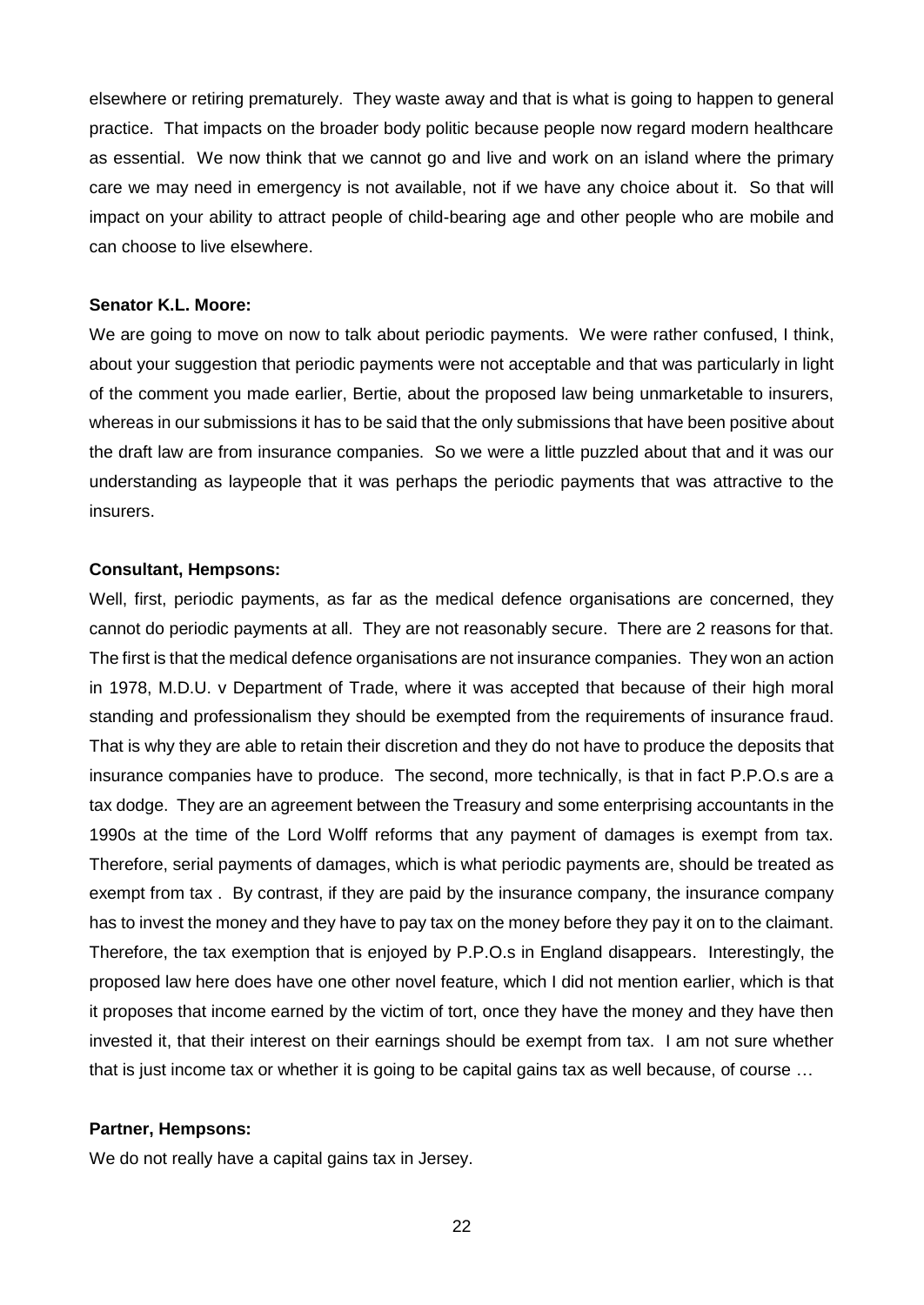## **Consultant, Hempsons:**

Okay, but they may change that in the future. **[Laughter]**

## **Partner, Hempsons:**

I think that is unlikely so that deals with that issue.

## **Consultant, Hempsons:**

Well, that would explain that. But anyway, that is a novel feature which will diminish further the attraction of periodic payments because that tax exemption disappears. When most insurance companies buy P.P.O.s, what they do is they match the stream of payments that they have to make with an annuity and they go into the annuity market. The life offices who sell annuities by and large do not gamble. They simply match these and they sell annuities, which are nowadays index-linked annuities, which is what we are talking about although it is not made clear in the proposed law that these are going to be index-linked P.P.O.s but that is what we have in England. They are running at minus 1.5 per cent, so these P.P.O.s are very expensive. I am surprised that insurers think that these are attractive. In our worked hypothetical where we said that the award on the basis of the 1.8 per cent table is £16 million, 2.5 per cent table would be 14 and we suggested on 4.5 it should come down to 10, we costed a P.P.O. as coming out at about £34 million …

## **Partner, Hempsons:**

To purchase.

# **Consultant, Hempsons:**

… to purchase because that is what it will cost at minus 1.5 per cent. So I am surprised. A P.P.O. does make a lot of sense if it is paid for by the state for political reasons because it enables the state to add it to the national debt. If you believe in financing the decommissioning of your nuclear power stations, as we do, by putting it on our grandchildren, then it does make sense to have P.P.O.s financed in this way because anything which happens after the next election is obviously of much less political significance than anything that happens before the next election. If you do not have a national debt, because by and large you do not except for specific preordained purposes, it does not seem to me to have the same attraction.

# **Partner, Hempsons:**

I think it would be worth asking your insurers about how much such a product would cost because that may explain some of the enthusiasm for the product.

[17:00]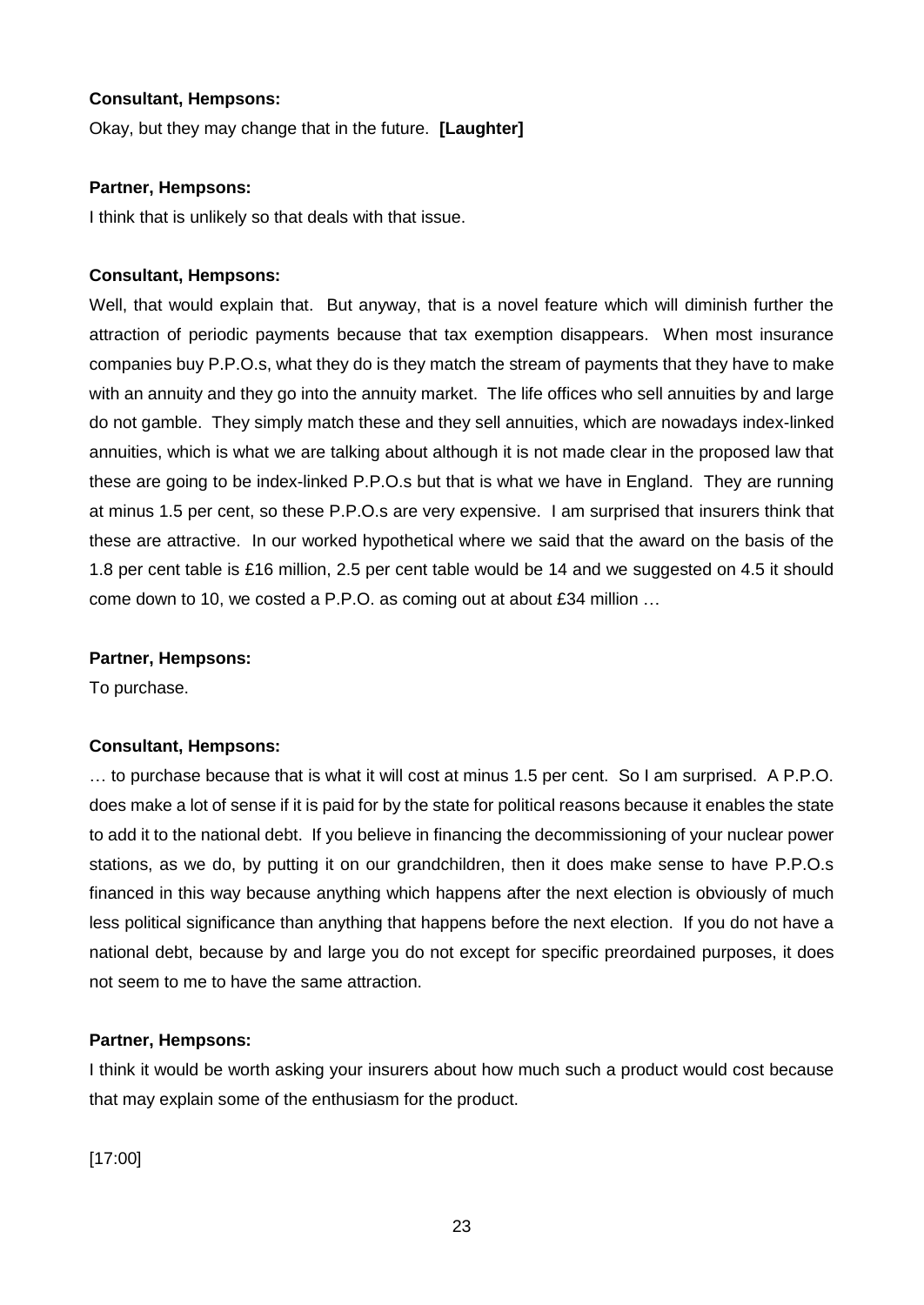I have not seen any … in the U.K. it is pretty much state-funded P.P.O.s because of the medical defence organisations not having the ability to do it and the rest is done through the Treasury. So I would be very interested in sort of a 50 or 60-year claim how much they would be selling that to you for.

## **Consultant, Hempsons:**

As I read the category of people who were going to be able to do P.P.O.s under the draft law, it did not seem to me to be including insurance companies, but I may be wrong.

# **Associate Solicitor, Hempsons:**

It is also the point Bertie made about being able to go back and change the periodic payment order to say we need more money every year, that adds … it is an important … I mean, I would again be interested to know that the insurers were quite happy with that …

# **Consultant, Hempsons:**

The Oliver Twist clause.

# **Associate Solicitor, Hempsons:**

… how they find that structure of a P.P.O. attractive.

# **Partner, Hempsons:**

How they begin to quantify …

# **Consultant, Hempsons:**

Because every indemnifier has to balance their books. But as I say, I do not think that it applies to insurance companies.

# **Partner, Hempsons:**

But the States buy the insurance for those bodies. I think that is what the suggestion would be.

# **Chairman, Jersey Primary Care Body:**

It is also thought of as a deferment but it depends on the number of claims being made. We are talking about one or 2. We know there are another 5 of similar magnitude in the background, we are told, and that is before the me-toos. So if these large payments are made, if we have every other year a damaged child, will they not suddenly say: "Where are we on the spectrum here and why should we not be having these large awards?" in contrast to perhaps other people, as I said at the beginning, who through no fault of their own also have disabilities but do not get that sort of tort law applied to them.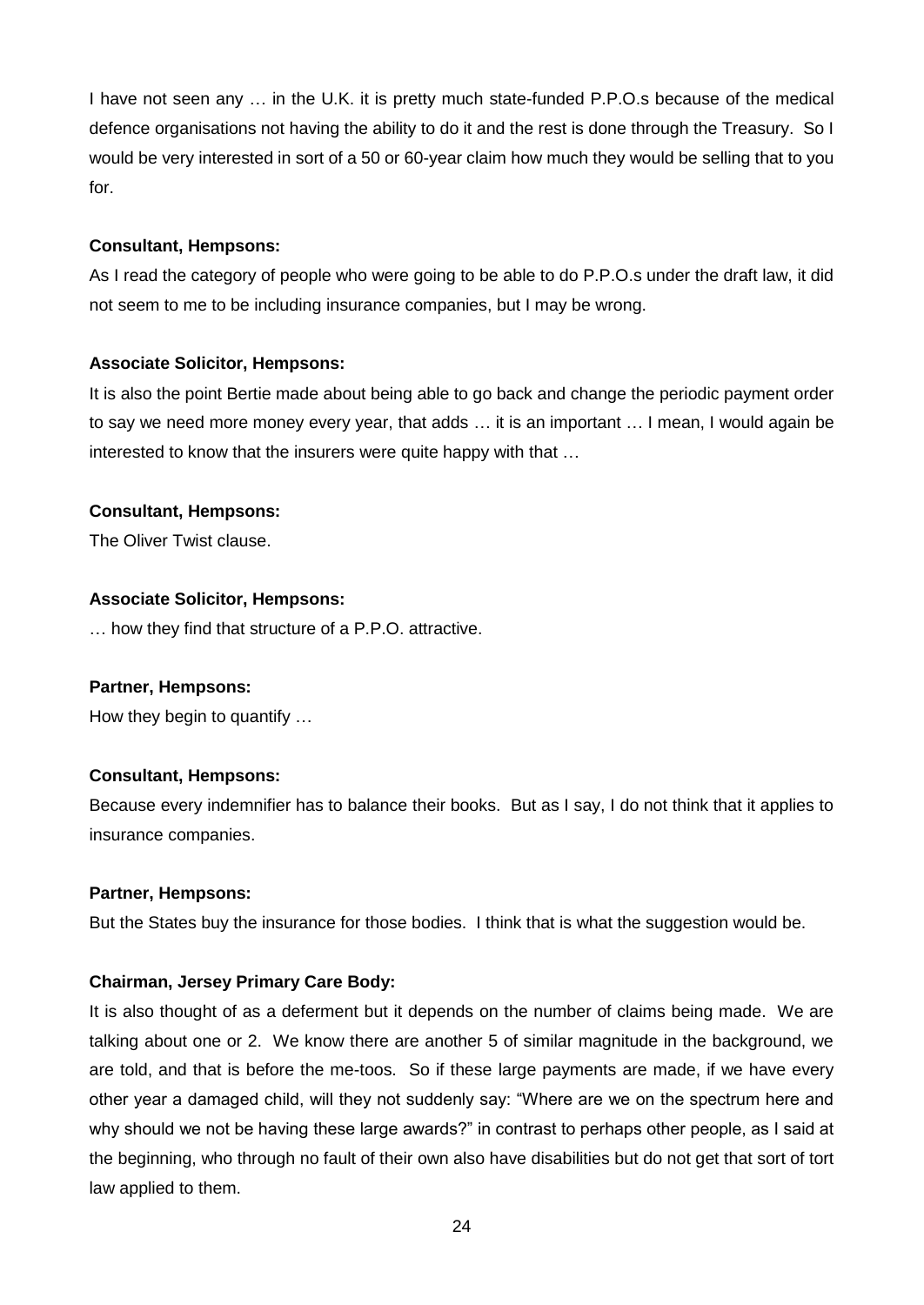## **Associate Solicitor, Hempsons:**

The tort law is obviously based on the balance of probabilities so it is where you sit either side of a 50 per cent line as to whether you have £300,000 a year in care costs or you are on the States. So it is not a …

#### **Chairman, Jersey Primary Care Body:**

Which could be diminished if we do not make the right decision. There is another aspect about making the right decision that I would like to bring forward as well, if I may. That is I think there is provision within the new law to change the rate in the future. We feel - and I will defer to my legal colleagues to explain more about it - that with judicial review in the background that would be unlikely, so the decision is something that has to be made at an appropriate level now, not necessarily in the future.

#### **Consultant, Hempsons:**

Absolutely. I think it would be cruising for a bruising to suggest that the law officers should have the power to vary the discount rate. It is suggested that they should consult the Bailiff. Well, on what basis is the Bailiff supposed to advise them? "The Chief Minister may after consultation by the Bailiff amend the discount." On what basis is …?

## **Partner, Hempsons:**

We think that is supposed to replicate the Lord Chancellor in the U.K. Of course, he was a political appointee. He is a member of the Government. The Bailiff is not that, so that raises an issue which we as English lawyers are not going to expand upon but we flag it up.

#### **Consultant, Hempsons:**

Then the regulations make provisions for the process for determining and the consultation. On what basis are they to consult? The creation of bodies who must be consulted? You are going to create a body to consult? On what basis are they going to advise you? Are they going to simply give you actuarial advice about the price of money? If so, you are going to be back where you were with your £200 million award. Then different discount rates and different types … on what basis is this to happen? All of these are fertile questions for lawyers to take you off to judicial review. The factors to be taken into account in determining the discount rate, so regulations are going to determine the factors you are to take into account. There be dragons. I would keep away if I were you. It is much simpler for the primary legislature to say: "The law is thus."

### **Chairman, Jersey Primary Care Body:**

Or to coin a phrase: "Do not provide fertile ground for lawyers." **[Laughter]**